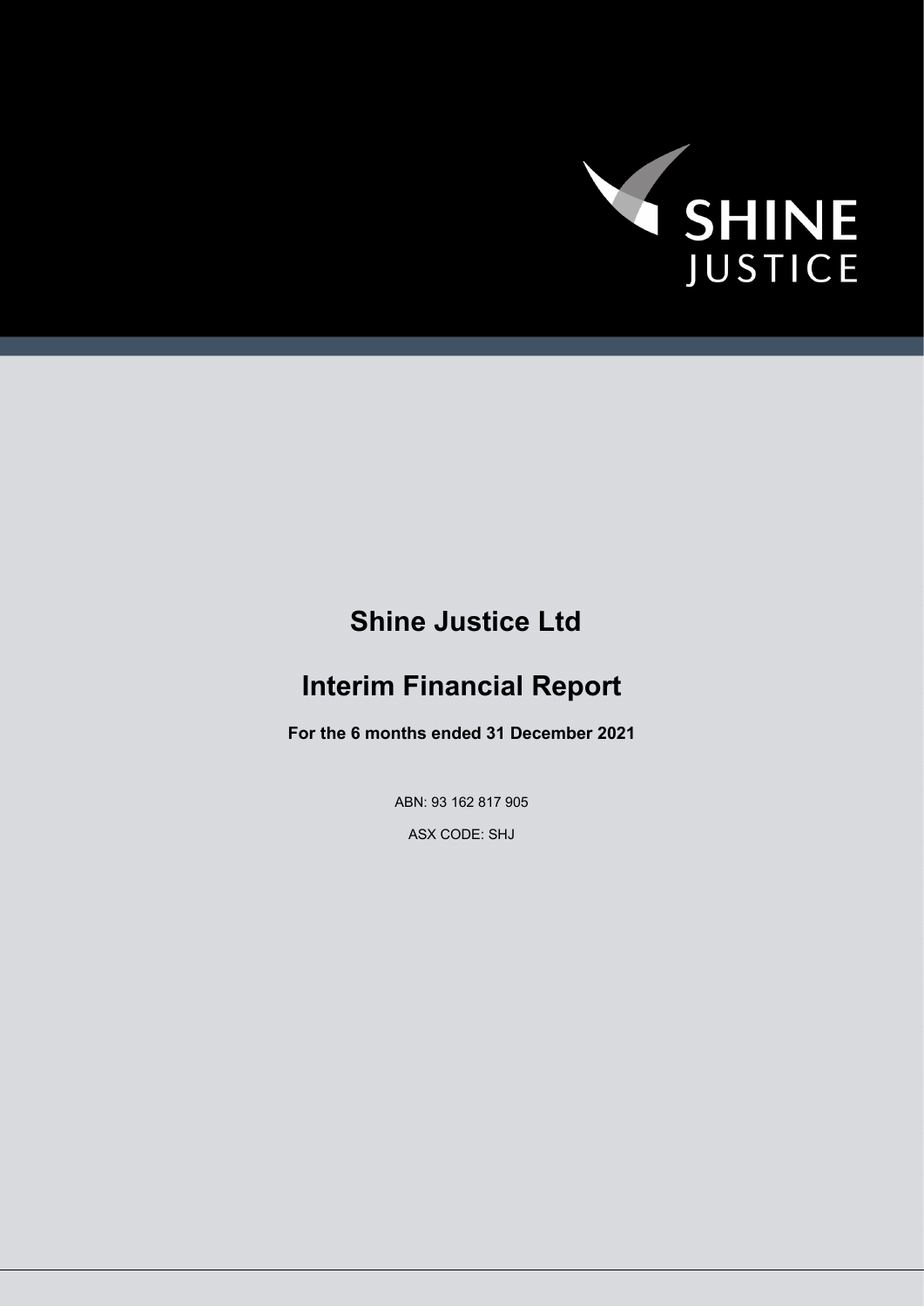# **Interim report – 31 December 2021**

| Directors' report                                                                                                                                                                                                                                                                                                                                                                                                                                               | 4                                                                    |
|-----------------------------------------------------------------------------------------------------------------------------------------------------------------------------------------------------------------------------------------------------------------------------------------------------------------------------------------------------------------------------------------------------------------------------------------------------------------|----------------------------------------------------------------------|
| Interim financial report                                                                                                                                                                                                                                                                                                                                                                                                                                        |                                                                      |
| Consolidated statement of profit or loss<br>Consolidated statement of comprehensive income<br>Consolidated balance sheet<br>Consolidated statement of changes in equity<br>Consolidated statement of cash flows                                                                                                                                                                                                                                                 | 7<br>8<br>9<br>11<br>12                                              |
| Notes to the consolidated financial statements                                                                                                                                                                                                                                                                                                                                                                                                                  |                                                                      |
| 1. Significant changes in the current reporting period<br>2. Segment and revenue information<br>3. Profit and loss information<br>Disbursement funding<br>4.<br>5.<br>Dividends<br>6.<br><b>Borrowings</b><br>Equity securities issued<br>7.<br>8. Contingencies<br>Events occurring after the reporting period<br>9.<br>10. Related party transactions<br>11. Fair value measurements of financial instruments<br>12. Basis of preparation of half-year report | 13<br>14<br>18<br>19<br>20<br>21<br>22<br>22<br>22<br>23<br>24<br>26 |
| <b>Signed reports</b>                                                                                                                                                                                                                                                                                                                                                                                                                                           |                                                                      |
| Directors' declaration<br>Independent auditor's review report to the members of Shine Justice Ltd                                                                                                                                                                                                                                                                                                                                                               | 27<br>28                                                             |

The interim report does not include all the notes of the type normally included in an annual financial report. Accordingly, this report is to be read in conjunction with the annual report for the year ended 30 June 2021 and any public announcements made by Shine Justice Ltd during the interim reporting period in accordance with the continuous disclosure requirements of the *Corporations Act 2001*.

Shine Justice Ltd is a company limited by shares, incorporated and domiciled in Australia. Its registered office and principal place of business is Level 13, 160 Ann St, Brisbane QLD 4000. Its shares are quoted on the Australian Securities Exchange.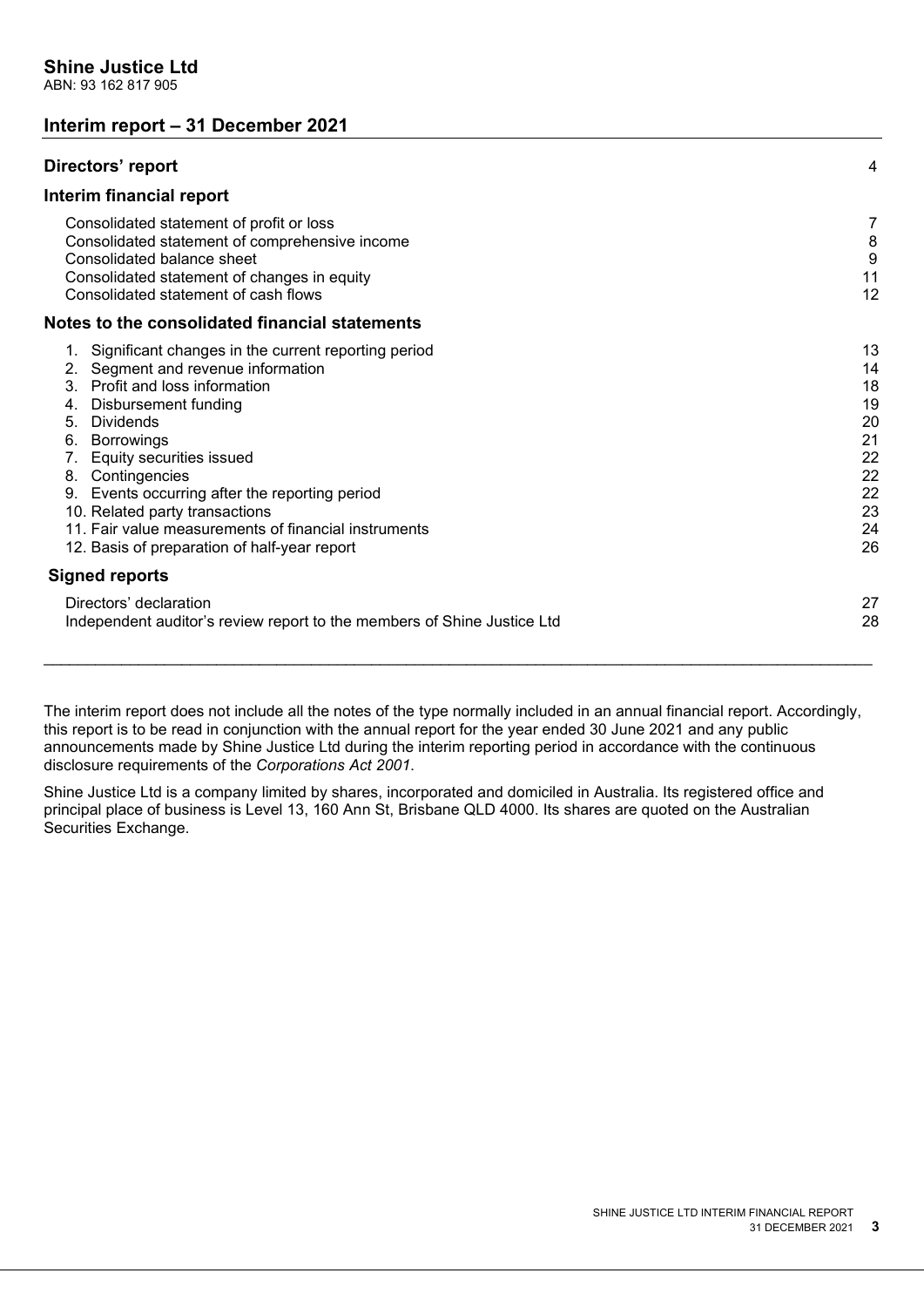Your Directors present their report on the consolidated entity consisting of Shine Justice Ltd and entities it controlled at the end of, or during, the half-year ended 31 December 2021.

#### **Directors**

The following persons were directors of Shine Justice Ltd during the whole of the half-year and up to the date of this report:

 Mr Graham Bradley AM (Chairman) Mr David Bayes Mrs Teresa Dyson Mr Rodney Douglas Mr Simon Morrison

#### **Review of operations**

Shine Justice Ltd and its controlled entities are a group (Group) which derives its revenues and profits primarily from one source being the provision of legal services throughout the eastern and western seaboard of Australia and the conduct of an insurance recovery business in New Zealand.

The Group is steadily expanding its footprint in Personal Injury (PI) in damages-based plaintiff litigation, but with a focus on growing New Practice Areas (NPA) at a faster rate than the PI practice area.

We are making strong progress on our strategic priorities, allowing us to access justice on behalf of more clients.

The focus remains to continue to extend our reach into other jurisdictions outside of Queensland to mitigate the impact of exposure to a single market. The Group has been successful in achieving this with just over two thirds of its revenue as at 31 December 2021 earned in markets outside of Queensland.

We opened three new offices this half – in Canberra, Wollongong and Darwin, ensuring we are on track with our plans to pursue growth opportunities in new sites and states.

We celebrated the High Court decision on 5 November 2021 to dismiss Johnson & Johnson's application for special leave to appeal the historic Mesh class action judgment handed down by the Federal Court of Australia in November 2019. The Class Actions team advocated on behalf of these women for almost a decade and we are delighted that this historic victory has been upheld in the courts. Shine can now move forward and bring individual claims for compensation on behalf of the thousands of women who have suffered chronic pain and life-altering complications as a result of faulty mesh implants.

A summary of consolidated revenues and results for the half-year by significant segments is set out below:

|                                     | <b>Segment revenues</b> |        | <b>Segment results</b> |        |           |  |
|-------------------------------------|-------------------------|--------|------------------------|--------|-----------|--|
|                                     | 31 Dec 20<br>31 Dec 21  |        | 31 Dec 21              |        | 31 Dec 20 |  |
|                                     | \$'000                  | \$'000 | \$'000                 | \$'000 |           |  |
|                                     |                         |        |                        |        |           |  |
| Personal Injury                     | 46,452                  | 43,065 | 8,223                  | 5,748  |           |  |
| New Practice Areas                  | 58,376                  | 49,581 | 19,612                 | 18,759 |           |  |
| Other                               | 838                     | 922    | 74                     | (217)  |           |  |
| <b>Total segment revenue/result</b> | 105,666                 | 93,568 | 27,909                 | 24,290 |           |  |

Segment results are adjusted earnings before interest, tax, depreciation and amortisation (EBITDA), which is the measure of segment result that is reported to the Managing Director to assess the performance of the operating segments. For a reconciliation to operating profit before tax refer to note 2(b).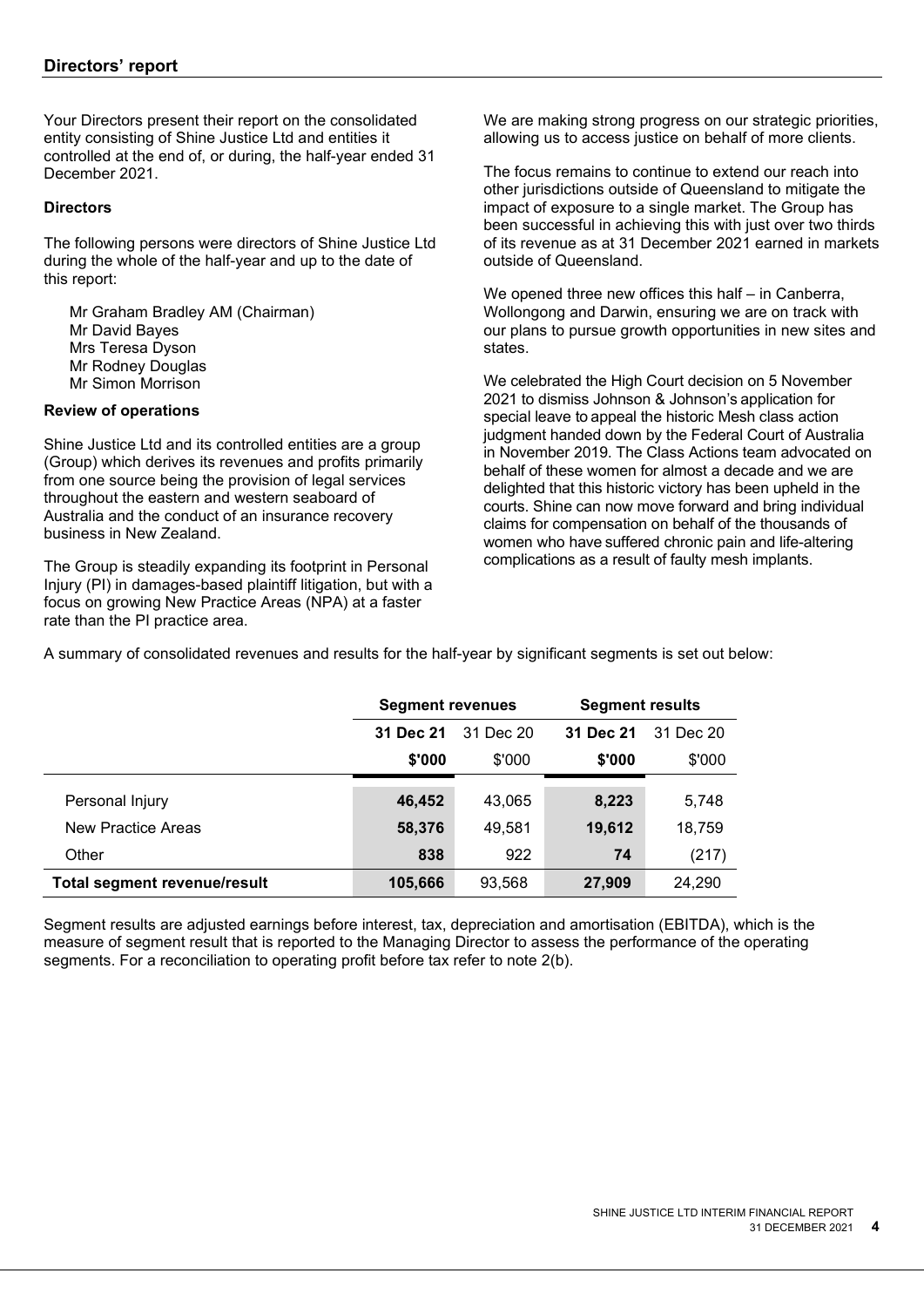Significant factors that have affected the Group's operations and results during the six months to 31 December 2021 are described below:

## **(a) Personal Injury**

Shine Lawyers continued to specialise in damages-based plaintiff litigation legal services, primarily relating to personal injuries.

The segment EBITDA result of \$8,223,000 was 43% higher than for the comparable period as a result of the impact of restructuring and downsizing of non-performing practices in FY21 now delivering improvements to profitability in the first half of FY22.

The business continued to optimise traditional and digital advertising, adapting content to respond to changing emphasis in client concerns as the COVID-19 pandemic evolved. Brand presence was strengthened across all regions, especially Queensland.

# **(b) New Practice Areas**

The segment EBITDA of \$19,612,000 was 4.5% higher than for the comparable period which was achieved through strong growth supported by class actions, abuse, medical law, and disability and superannuation.

The Class Actions business unit has continued to grow, strengthening our expertise through the employment of additional Class Actions lawyers and the expected ongoing work administering the settlements for clients from the Mesh Class Action case.

# **Outlook**

We continue to explore organic and acquisition growth opportunities across several business units including a solid pipeline of Class Actions and PI cases.

Shine is the second largest player, in Australia PI Litigation, with 8% market share. While competition is intense, the PI industry continues to grow with Shine continuing to seek further market share.

Encouraged by the success of advertising campaigns over the past several years, Shine will continue investing in marketing initiatives to increase market share in the long-term of personal injury and workplace compensation claims. Despite these positive trends, we expect to face challenges, as the work accident rate and the number of motor vehicle accident deaths decline.

#### **Auditor's independence declaration**

A copy of the auditor's independence declaration as required under section 307C of the *Corporations Act 2001* is set out on page 6.

#### **Rounding of amounts**

The company is of a kind referred to ASIC Legislative Instrument 2016/191, relating to the 'rounding off' of amounts in the directors' report and financial report. Amounts in the directors' report and financial report have been rounded off to the nearest thousand dollars in accordance with the instrument.

This report is made in accordance with a resolution of Directors.

**Simon Morrison** Managing Director and CEO

Brisbane 25 February 2022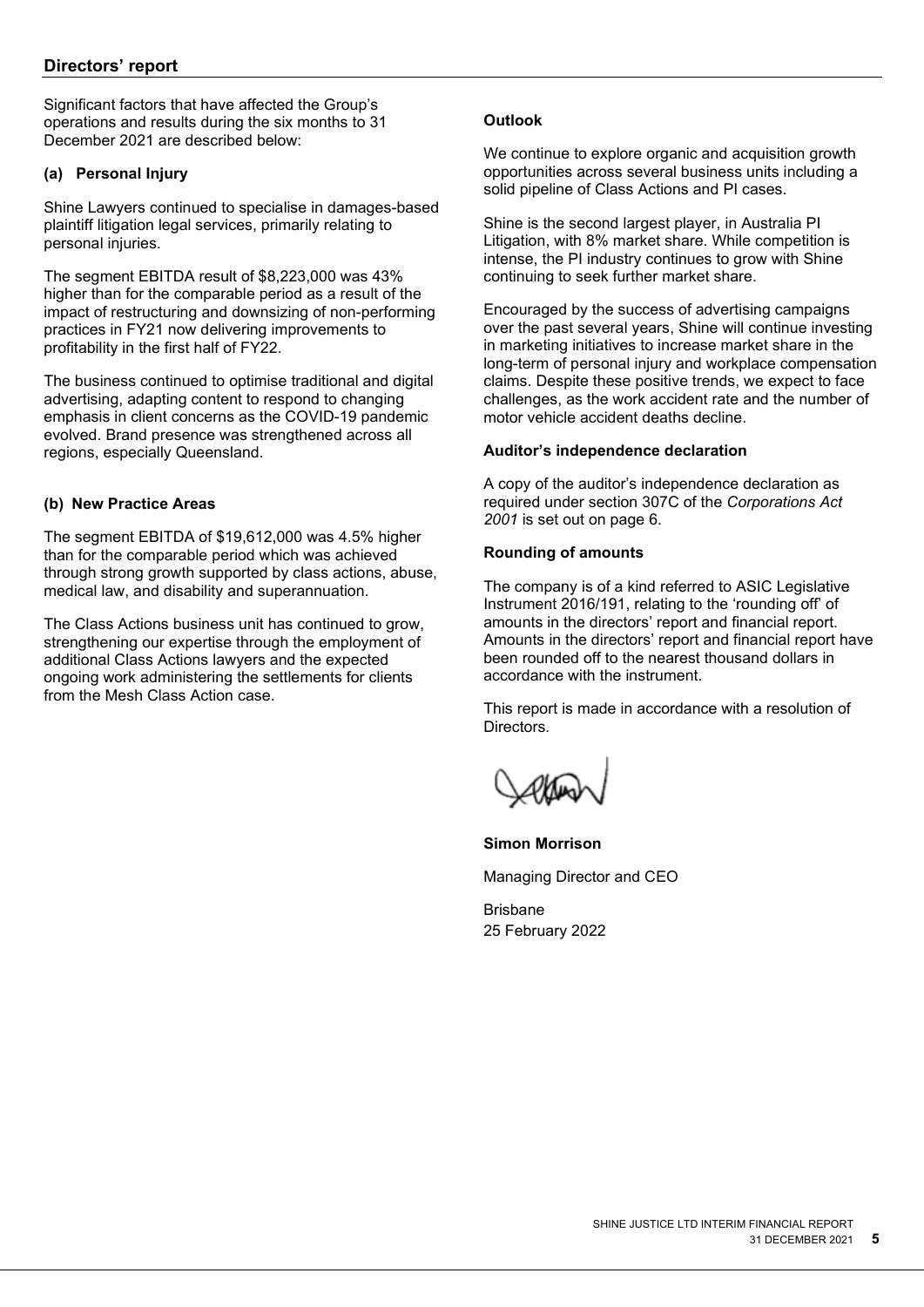#### **Auditor's independence declaration**



# **Auditor's Independence Declaration**

As lead auditor for the review of Shine Justice Ltd for the half-year ended 31 December 2021. I declare that to the best of my knowledge and belief, there have been:

- (a) no contraventions of the auditor independence requirements of the Corporations Act 2001 in relation to the review; and
- (b) no contraventions of any applicable code of professional conduct in relation to the review.

This declaration is in respect of Shine Justice Ltd and the entities it controlled during the period.

Lalleno

**Kim Challenor** Partner PricewaterhouseCoopers

**Brisbane** 25 February 2022

PricewaterhouseCoopers, ABN 52 780 433 757 480 Queen Street, BRISBANE QLD 4000, GPO Box 150 BRISBANE QLD 4001<br>T: +61 7 3257 5000, F: +61 7 3257 5999, www.pwc.com.au

Liability limited by a scheme approved under Professional Standards Legislation.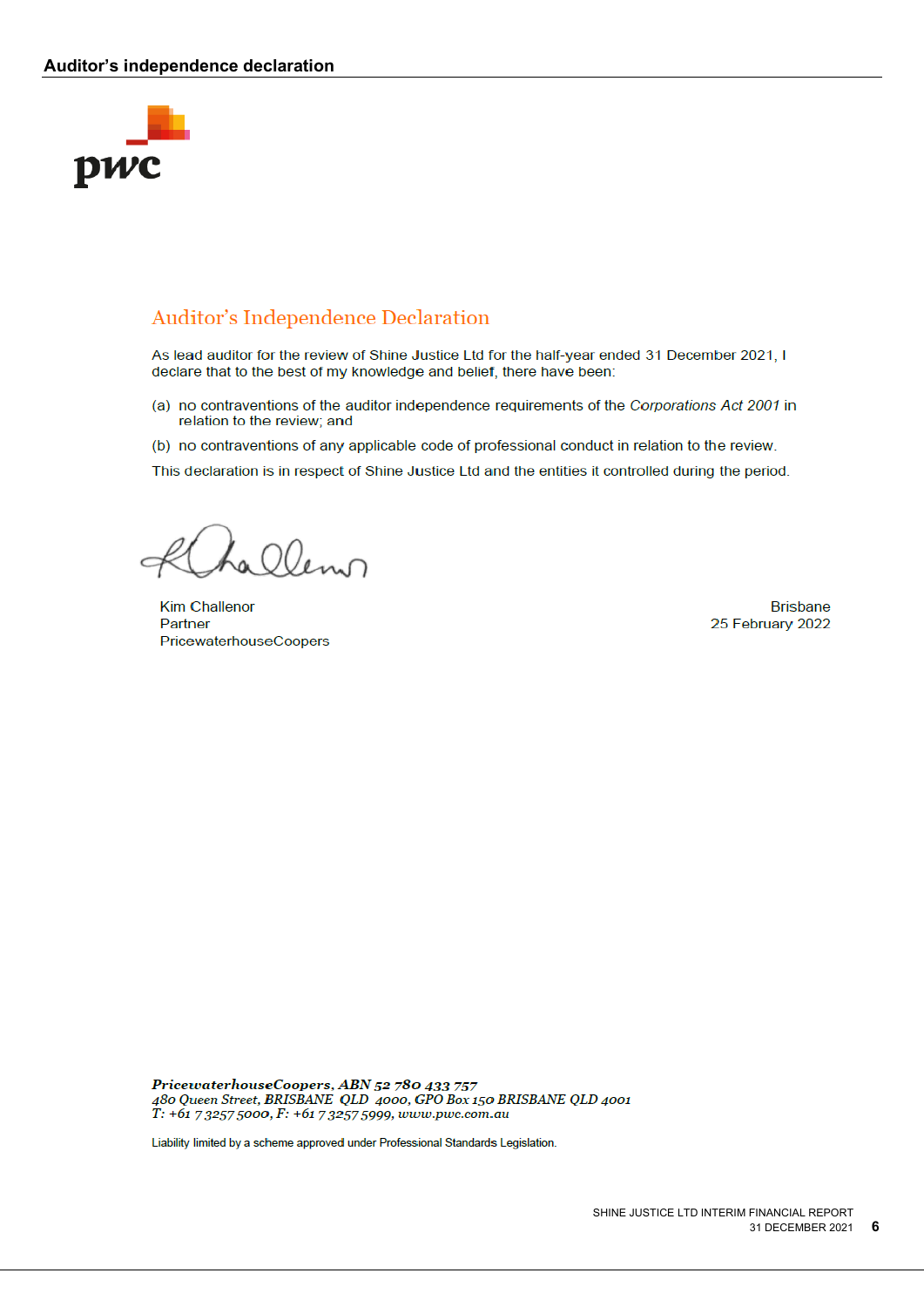|                                       |                | 31 Dec 21 | 31 Dec 20 |
|---------------------------------------|----------------|-----------|-----------|
|                                       | <b>Notes</b>   | \$'000    | \$'000    |
|                                       |                |           |           |
| Revenue from contracts with customers | 2              | 104,743   | 92,627    |
| Other income                          | $\overline{2}$ | 923       | 941       |
| Employee benefits expense             |                | (56, 743) | (49, 964) |
| Depreciation and amortisation expense |                | (6, 499)  | (6, 363)  |
| Finance costs                         |                | (2,698)   | (3, 481)  |
| Other expenses                        | 3(a)           | (20, 882) | (19, 177) |
| Profit before income tax              |                | 18,844    | 14,583    |
| Income tax expense                    |                | (5,796)   | (4,529)   |
| Profit for the half-year              |                | 13,048    | 10,054    |
| Profit is attributable to:            |                |           |           |
| Owners of Shine Justice Ltd           |                | 13,010    | 10,049    |
| Non-controlling interest              |                | 38        | 5         |
|                                       |                | 13,048    | 10,054    |

|                                                                                              | Cents | Cents |
|----------------------------------------------------------------------------------------------|-------|-------|
| Earnings per share for profit attributable to the ordinary equity holders<br>of the company: |       |       |
| Basic earnings per share                                                                     | 7.54  | 5.80  |
| Diluted earnings per share                                                                   | 7.35  | 5.70  |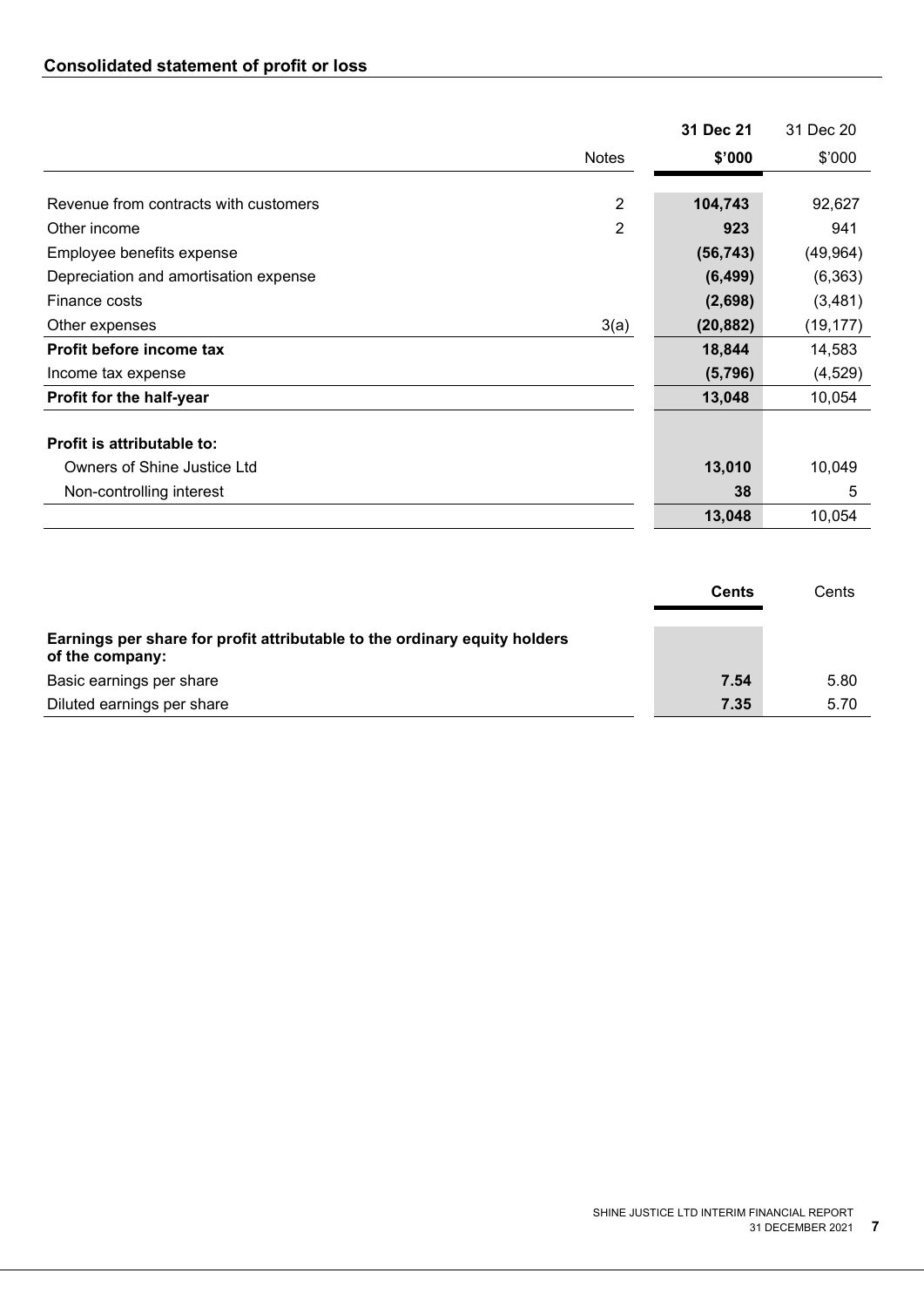# **Consolidated statement of comprehensive income**

|                                                                  | 31 Dec 21 | 31 Dec 20 |
|------------------------------------------------------------------|-----------|-----------|
| <b>Notes</b>                                                     | \$'000    | \$'000    |
| Profit for the half-year                                         | 13,048    | 10,054    |
| Other comprehensive income                                       |           |           |
| Items that may be reclassified to profit or loss                 |           |           |
| Changes in the fair value of cash flow hedges                    | 430       |           |
| Income tax relating to changes in fair value of cash flow hedges | (129)     |           |
| Exchange differences on translation of foreign operations        | 87        | 34        |
| Other comprehensive income for the half-year net of tax          | 388       | 34        |
| Total comprehensive income for the half-year                     | 13,436    | 10,088    |
| Total comprehensive income for the half-year is attributable to: |           |           |
| Owners of Shine Justice Ltd                                      | 13,398    | 10,083    |
| Non-controlling interest                                         | 38        | 5         |
|                                                                  | 13,436    | 10,088    |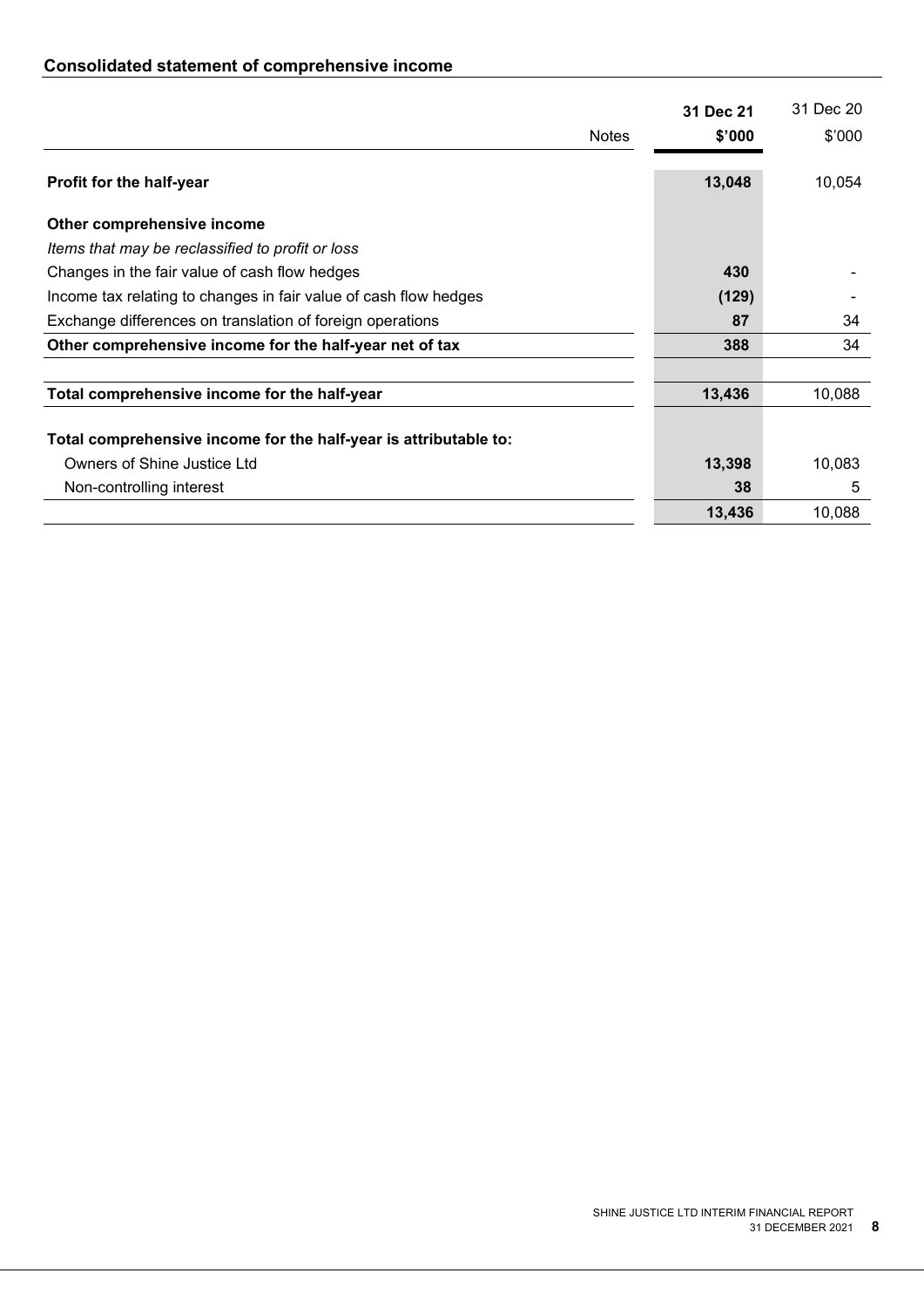# **Consolidated balance sheet**

| <b>Notes</b>                             |      | 31 Dec 21<br>\$'000 | 30 Jun 21<br>\$'000 |
|------------------------------------------|------|---------------------|---------------------|
|                                          |      |                     |                     |
| <b>ASSETS</b>                            |      |                     |                     |
| <b>Current assets</b>                    |      |                     |                     |
| Cash and cash equivalents                |      | 43,055              | 55,992              |
| Trade and other receivables              |      | 12,916              | 14,035              |
| Contract assets - work in progress       | 2(c) | 166,415             | 161,205             |
| Income tax receivable                    |      |                     | 5                   |
| Unbilled disbursements at fair value     | 11   | 55,706              | 81,832              |
| Other financial assets at amortised cost |      | 313                 | 313                 |
| Other current assets                     |      | 3,309               | 4,087               |
| <b>Total current assets</b>              |      | 281,714             | 317,469             |
|                                          |      |                     |                     |
| <b>Non-current assets</b>                |      |                     |                     |
| Trade and other receivables              |      | 5,054               | 1,237               |
| Contract assets - work in progress       | 2(c) | 150,578             | 138,107             |
| Unbilled disbursements at fair value     | 11   | 44,675              | 25,058              |
| Investment in unlisted entity            |      | 100                 | 100                 |
| Plant and equipment                      |      | 4,039               | 3,699               |
| Derivative financial instrument          | 11   | 510                 |                     |
| Other financial assets at amortised cost |      | 4,803               | 4,392               |
| Right-of-use assets                      |      | 34,039              | 34,551              |
| Intangible assets                        |      | 48,484              | 48,578              |
| <b>Total non-current assets</b>          |      | 292,282             | 255,722             |
|                                          |      |                     |                     |
| <b>Total assets</b>                      | 2(b) | 573,996             | 573,191             |
|                                          |      |                     |                     |
| <b>LIABILITIES</b>                       |      |                     |                     |
| <b>Current liabilities</b>               |      |                     |                     |
| Trade and other payables                 |      | 14,172              | 16,872              |
| <b>Disbursement creditors</b>            |      | 83,198              | 91,081              |
| <b>Borrowings</b>                        | 6    | 3,696               | 4,504               |
| Derivative financial instrument          | 11   | 80                  |                     |
| Lease liabilities                        |      | 8,770               | 8,129               |
| Other current financial liabilities      |      | 222                 | 158                 |
| <b>Current tax liabilities</b>           |      | 217                 | 254                 |
| Employee benefit obligations             |      | 8,942               | 8,722               |
| Provisions                               |      | 214                 | 211                 |
| <b>Total current liabilities</b>         |      | 119,511             | 129,931             |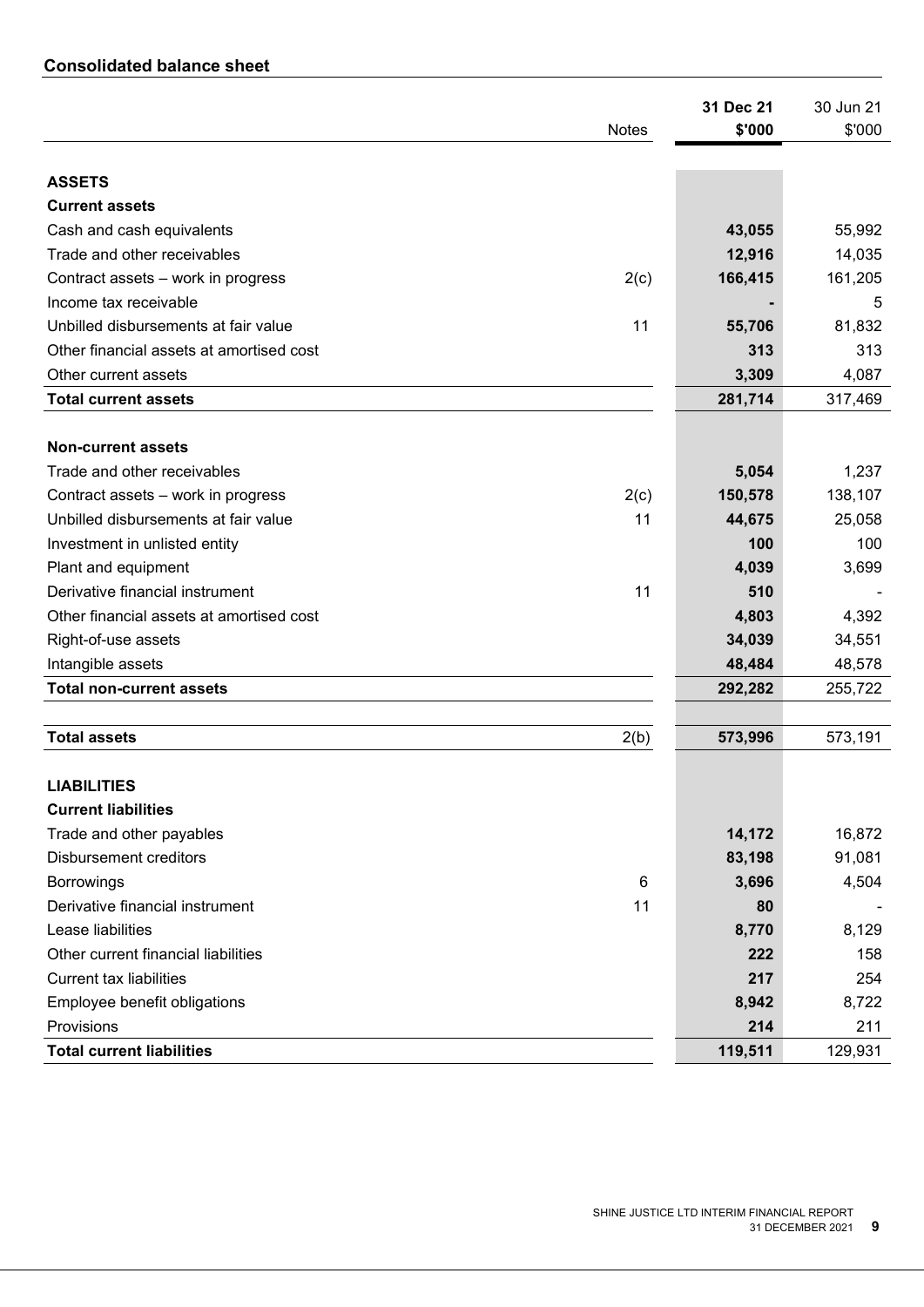|                                                                      | 31 Dec 21 | 30 Jun 21 |
|----------------------------------------------------------------------|-----------|-----------|
| <b>Notes</b>                                                         | \$'000    | \$'000    |
|                                                                      |           |           |
| <b>Non-current liabilities</b>                                       |           |           |
| Trade and other payables                                             | 1,697     | 1,696     |
| 6<br><b>Borrowings</b>                                               | 45,000    | 45,879    |
| Lease liabilities                                                    | 33,487    | 34,814    |
| Deferred tax liabilities                                             | 108,713   | 102,785   |
| Employee benefit obligations                                         | 1,489     | 1,422     |
| Provisions                                                           | 1,555     | 1,523     |
| <b>Total non-current liabilities</b>                                 | 191,941   | 188,119   |
|                                                                      |           |           |
| <b>Total liabilities</b><br>2(b)                                     | 311,452   | 318,050   |
|                                                                      |           |           |
| <b>Net assets</b>                                                    | 262,544   | 255,141   |
| <b>EQUITY</b>                                                        |           |           |
| 7<br>Share capital                                                   | 53,223    | 53,223    |
| Other equity                                                         | (168)     | (62)      |
| Other reserves                                                       | 1,091     | 999       |
| Retained earnings                                                    | 208,219   | 200,840   |
| Capital and reserves attributable to the owners of Shine Justice Ltd | 262,365   | 255,000   |
| Non-controlling interests                                            | 179       | 141       |
| <b>Total equity</b>                                                  | 262,544   | 255,141   |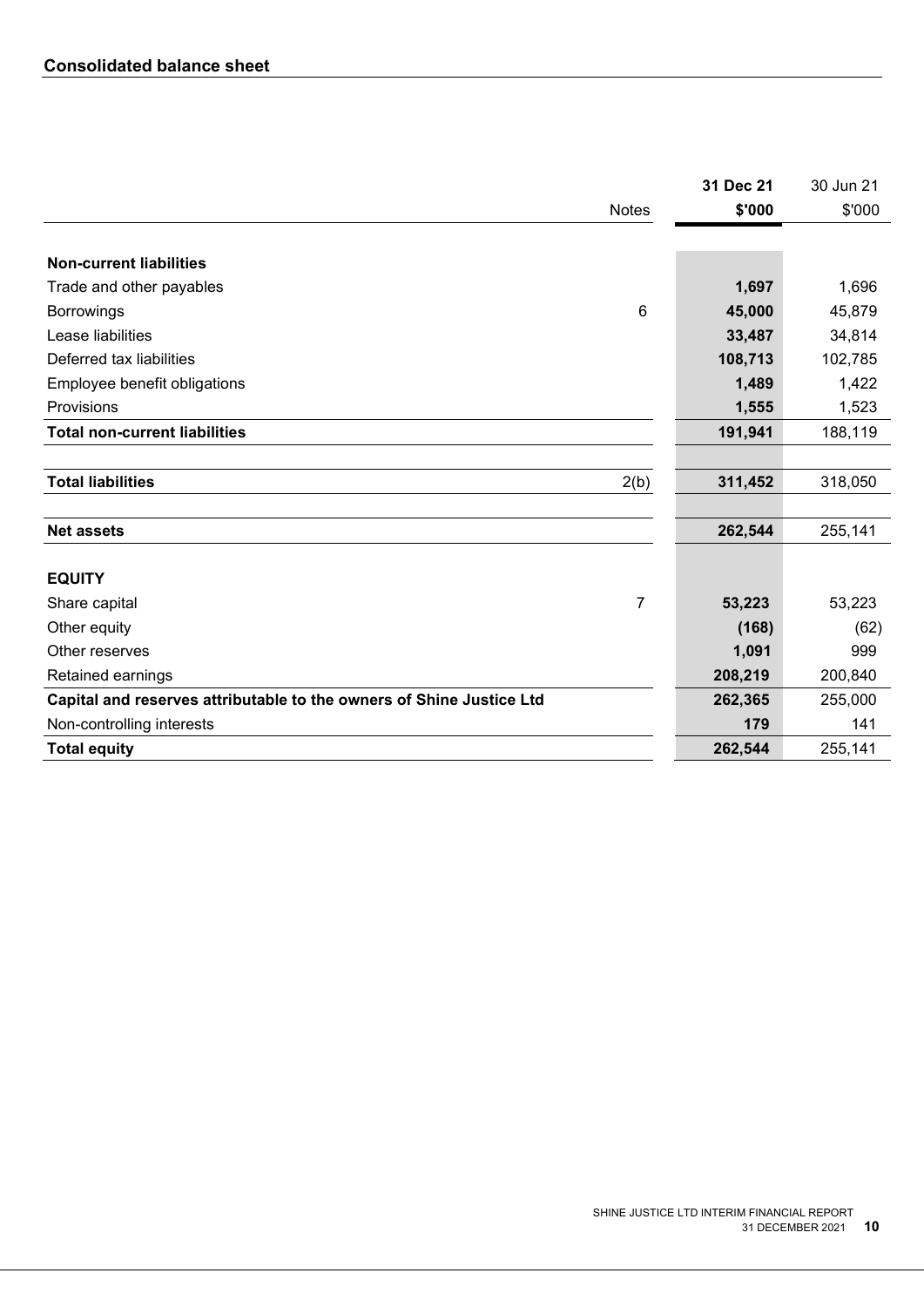|                                                       | Attributable to owners of Shine Justice Ltd |                                  |                                       |                                           |                                              |                            |                                           |                                  |
|-------------------------------------------------------|---------------------------------------------|----------------------------------|---------------------------------------|-------------------------------------------|----------------------------------------------|----------------------------|-------------------------------------------|----------------------------------|
| Note                                                  | <b>Share</b><br>capital<br>\$'000           | <b>Other</b><br>equity<br>\$'000 | <b>Retained</b><br>earnings<br>\$'000 | Foreign<br>exchange<br>reserves<br>\$'000 | <b>Equity</b><br>share<br>reserves<br>\$'000 | Hedge<br>reserve<br>\$'000 | Non-<br>controlling<br>interest<br>\$'000 | <b>Total</b><br>equity<br>\$'000 |
| Balance at 1 July 2020                                | 53,223                                      | $\blacksquare$                   | 183,514                               | (516)                                     | 896                                          |                            | 103                                       | 237,220                          |
| Profit for the half-year                              |                                             | $\blacksquare$                   | 10,049                                |                                           |                                              |                            | $\overline{5}$                            | 10,054                           |
| Other comprehensive income                            |                                             |                                  |                                       | 34                                        |                                              |                            |                                           | 34                               |
| Total comprehensive income for the half-year          |                                             | $\blacksquare$                   | 10,049                                | 34                                        | $\blacksquare$                               |                            | 5                                         | 10,088                           |
| Transactions with owners in their capacity as owners: |                                             |                                  |                                       |                                           |                                              |                            |                                           |                                  |
| Dividends paid                                        |                                             |                                  | (4, 765)                              |                                           |                                              |                            |                                           | (4, 765)                         |
| Issue of shares to employees                          |                                             |                                  |                                       | $\blacksquare$                            | (307)                                        |                            |                                           | (307)                            |
| Share schemes - value of services                     |                                             | $\blacksquare$                   |                                       | $\blacksquare$                            | 750                                          |                            | $\overline{\phantom{a}}$                  | 750                              |
|                                                       |                                             | $\sim$                           | (4, 765)                              | $\sim$                                    | 443                                          | $\blacksquare$             |                                           | (4, 322)                         |
| <b>Balance at 31 December 2020</b>                    | 53,223                                      | $\blacksquare$                   | 188,798                               | (482)                                     | 1,339                                        | $\overline{\phantom{a}}$   | 108                                       | 242,986                          |
| Balance at 1 July 2021                                | 53,223                                      | (62)                             | 200,840                               | (539)                                     | 1,538                                        |                            | 141                                       | 255,141                          |
| Profit for the half-year                              |                                             | $\blacksquare$                   | 13,010                                |                                           |                                              |                            | 38                                        | 13,048                           |
| Other comprehensive income                            |                                             |                                  |                                       | 87                                        |                                              | 301                        |                                           | 388                              |
| Total comprehensive income for the half-year          |                                             | $\blacksquare$                   | 13,010                                | 87                                        |                                              | 301                        | 38                                        | 13,436                           |
| Transactions with owners in their capacity as owners: |                                             |                                  |                                       |                                           |                                              |                            |                                           |                                  |
| Dividends paid                                        |                                             |                                  | (5,631)                               |                                           |                                              |                            |                                           | (5,631)                          |
| Acquisition of treasury shares                        |                                             | (1, 279)                         |                                       |                                           |                                              |                            |                                           | (1, 279)                         |
| Issue of shares to employees                          |                                             | 1,173                            |                                       |                                           | (1, 173)                                     |                            |                                           |                                  |
| Share schemes - value of services                     |                                             |                                  |                                       | $\blacksquare$                            | 877                                          |                            |                                           | 877                              |
|                                                       |                                             | (107)                            | (5,631)                               | $\blacksquare$                            | (295)                                        | $\blacksquare$             | $\blacksquare$                            | (6, 033)                         |
| <b>Balance at 31 December 2021</b>                    | 53,223                                      | (168)                            | 208,219                               | (452)                                     | 1,242                                        | 301                        | 179                                       | 262,544                          |

SHINE JUSTICE LTD INTERIM FINANCIAL REPORT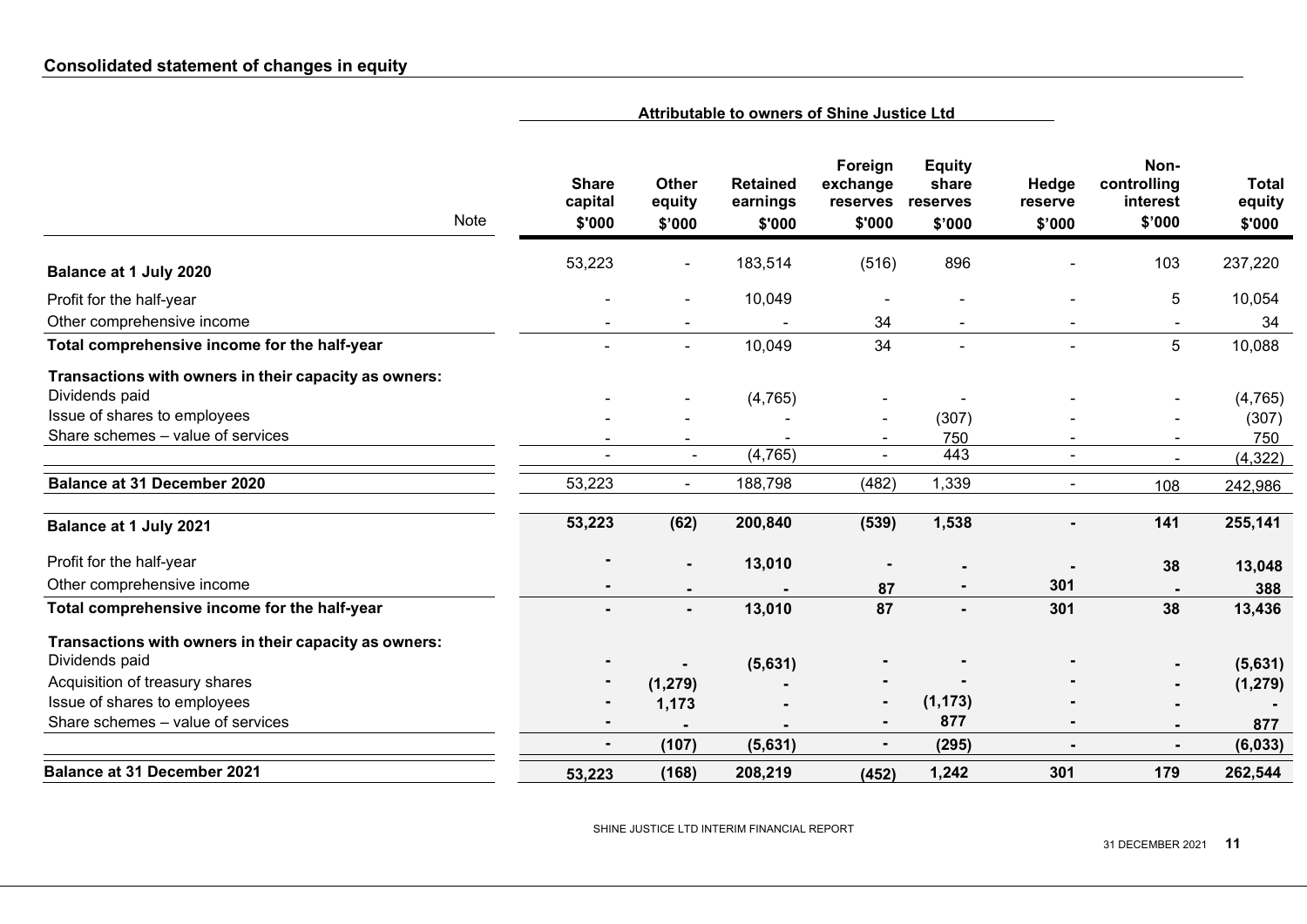|                                                                                      | <b>Half-year</b>    |                     |  |
|--------------------------------------------------------------------------------------|---------------------|---------------------|--|
| <b>Notes</b>                                                                         | 31 Dec 21<br>\$'000 | 31 Dec 20<br>\$'000 |  |
| Cash flows from operating activities                                                 |                     |                     |  |
| Receipts from customers (inclusive of GST)                                           | 95,467              | 116,441             |  |
| Payments to suppliers and employees (inclusive of GST)                               | (86, 891)           | (77, 246)           |  |
| Disbursements recovered                                                              | 35,122              | 29,416              |  |
| Disbursements paid                                                                   | (39, 278)           | (34, 705)           |  |
| Interest received                                                                    | 132                 | 137                 |  |
| Finance costs                                                                        | (2,664)             | (2,632)             |  |
| Income taxes paid                                                                    | (30)                | (116)               |  |
| Net cash inflow from operating activities<br>2(b)                                    | 1,858               | 31,295              |  |
|                                                                                      |                     |                     |  |
| Cash flows from investing activities                                                 |                     |                     |  |
| Payments for plant and equipment                                                     | (773)               | (463)               |  |
| Payments of deferred consideration from acquisition of subsidiary                    |                     | (858)               |  |
| Payments for acquisition of files                                                    | (401)               |                     |  |
| Loans to related parties                                                             | (417)               | (193)               |  |
| Payment for intangible assets                                                        | (1,730)             | (1,797)             |  |
| Net cash outflow from investing activities                                           | (3, 321)            | (3,311)             |  |
|                                                                                      |                     |                     |  |
| <b>Cash flows from financing activities</b>                                          |                     |                     |  |
| Payments for shares acquired by the Shine Justice Ltd Employee<br><b>Share Trust</b> | (1, 279)            |                     |  |
| Proceeds from borrowings                                                             |                     | 640                 |  |
| Repayment of borrowings                                                              | (1, 187)            | (1,230)             |  |
| Dividends paid to company's shareholders                                             | (5,631)             | (4, 765)            |  |
| Asset finance facility repayments                                                    | (1, 254)            | (1, 187)            |  |
| Principal elements of lease payments                                                 | (4, 385)            | (3,870)             |  |
| Proceeds from disbursement funding                                                   | 5,458               | 4,252               |  |
| Repayments of disbursement funding                                                   | (3, 202)            | (5,086)             |  |
| Net cash outflow from financing activities                                           | (11, 480)           | (11, 246)           |  |
|                                                                                      |                     |                     |  |
| Net (decrease)/increase in cash and cash equivalents                                 | (12, 943)           | 16,738              |  |
| Cash and cash equivalents at the beginning of the half-year                          | 55,992              | 32,812              |  |
| Effects of exchange rate changes on cash and cash equivalents                        | 6                   | (35)                |  |
| Cash and cash equivalents at the end of the half-year                                | 43,055              | 49,515              |  |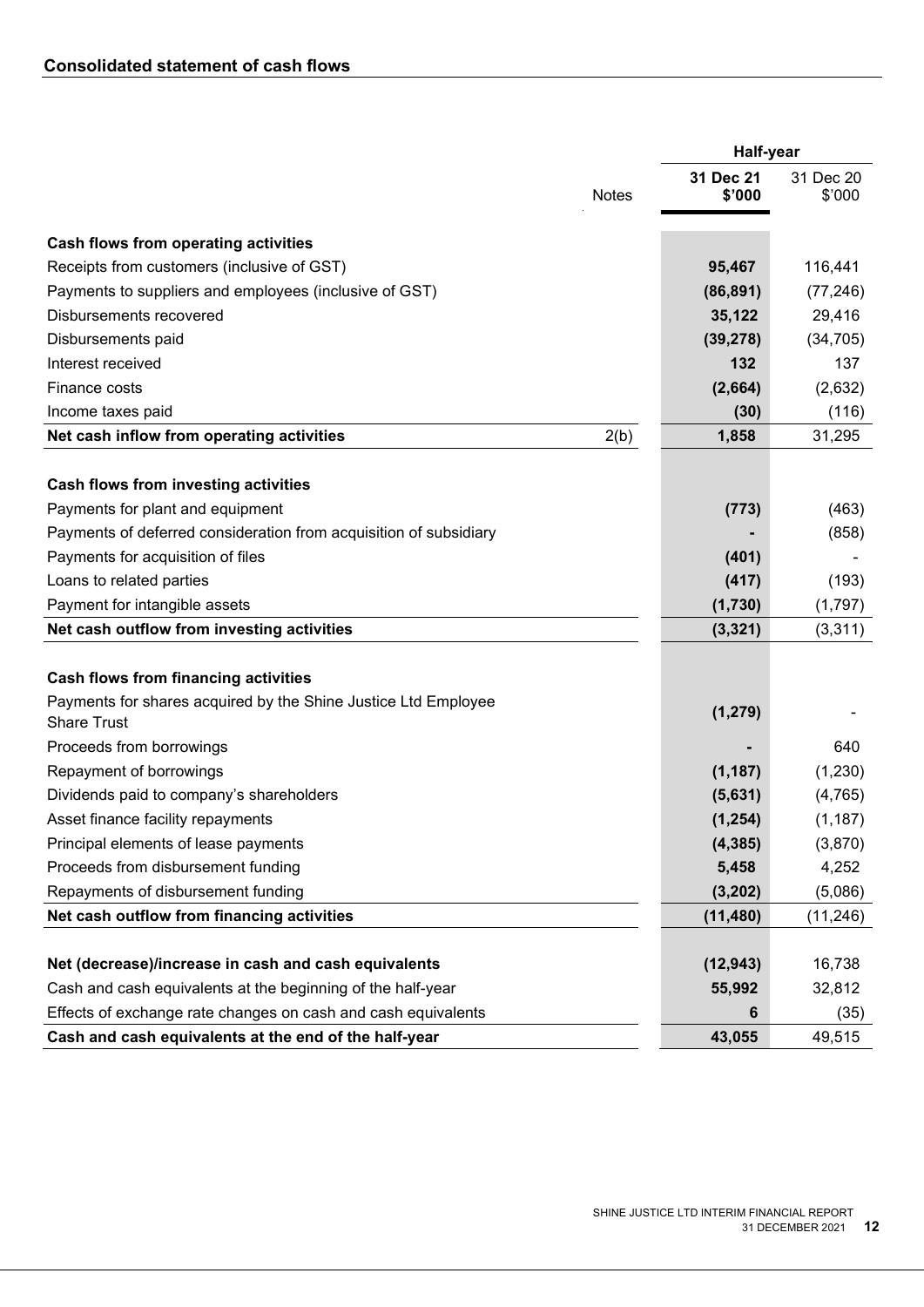# **1. Significant changes in the current reporting period**

The Group remains well placed to grow revenues organically through ongoing practice innovation.

The Group has sufficient headroom to enable it to conform to covenants on its existing borrowings and sufficient working capital and undrawn financing facilities to service its operating activities.

The Group settled or resolved more than 2,400 cases during the half-year and procured client damages in excess of \$350 million.

#### **New Practice Area segment**

The Class Actions business continues to grow significantly in the first half.

In November 2021, the application brought by Ethicon Sarl, Ethicon Inc. and Johnson & Johnson Medical Pty Limited (Applicants) for special to leave to appeal against the decision of the Full Court of the Federal Court of Australia in favour of Kathryn Gill, Diane Dawson and Ann Sanders (Respondents) was refused by the High Court of Australia.

The High Court decision brings to an end all avenues of appeal in the matter and paves the way to secure damages for all group members represented by the Respondents in the coming months.

As a result of this decision, Shine will receive payment in respect of the balance of its unpaid fees of \$26,300,000. In addition, Shine will commence the group assessment phase of the matter, which is expected to run several years.

Following the successful decision in April 2021 in relation to the class action brought by Shine in the Federal Court of Australia against Westpac Banking Corporation and Westpac Life Insurance Services Limited (Westpac Life), Shine received its fixed costs in the sum of \$4,626,290 in December 2021. The sum comprised Shine's fees of \$2,773,398 (\$2,521,271 exclusive of GST) and disbursements of \$1,852,892.

The Medical Law business is expanding and continues to demonstrate good growth.

Bradley Bayly Legal and the Shine Abuse business experienced strong growth in wide ranging abuse matters.

# **Personal Injury segment**

The segment EBITDA result of \$8,223,000 was 43% higher than for the comparable period as a result of the impact of restructuring and downsizing of nonperforming practices in FY21 now delivering improvements to profitability in the first half of FY22.

#### **Emerging business risks**

The Group has reviewed its exposure to emerging business risks, that could impact the financial performance or financial position of the Group as at 31 December 2021 as follows:

#### *COVID-19 Pandemic Impact*

The Group continued to closely monitor and respond to the potential impacts on its business of the COVID-19 pandemic during the half-year. To date, there has been limited impact from COVID-19 on the operations of the Group. However, at the start of 2nd half FY22, there has been an abnormal increase in sick leave taken in the business arising from the Omicron variant consistent with the national experience. Notwithstanding,

- The Group continues to provide flexible remote working options for its staff
- Financial results (NPAT) for HY22 are 29.8% ahead of prior year
- The Group had \$39.4 million net cash at bank (cash at bank less short-term borrowings), and sufficient liquidity in its banking facilities
- Liquidity levels remain consistent, with the net current asset position increasing to \$162.2 million (30 June 2021: \$187.5 million)
- The pipeline of new work is tracking well, with new case numbers through Q1 and Q2 increasing when compared to prior year numbers.

There were no other significant business risks that impacted the financial performance or financial position of the Group as at 31 December 2021.

For further discussion about the Group's performance and financial position please refer to our operating and financial review on pages 4 to 5.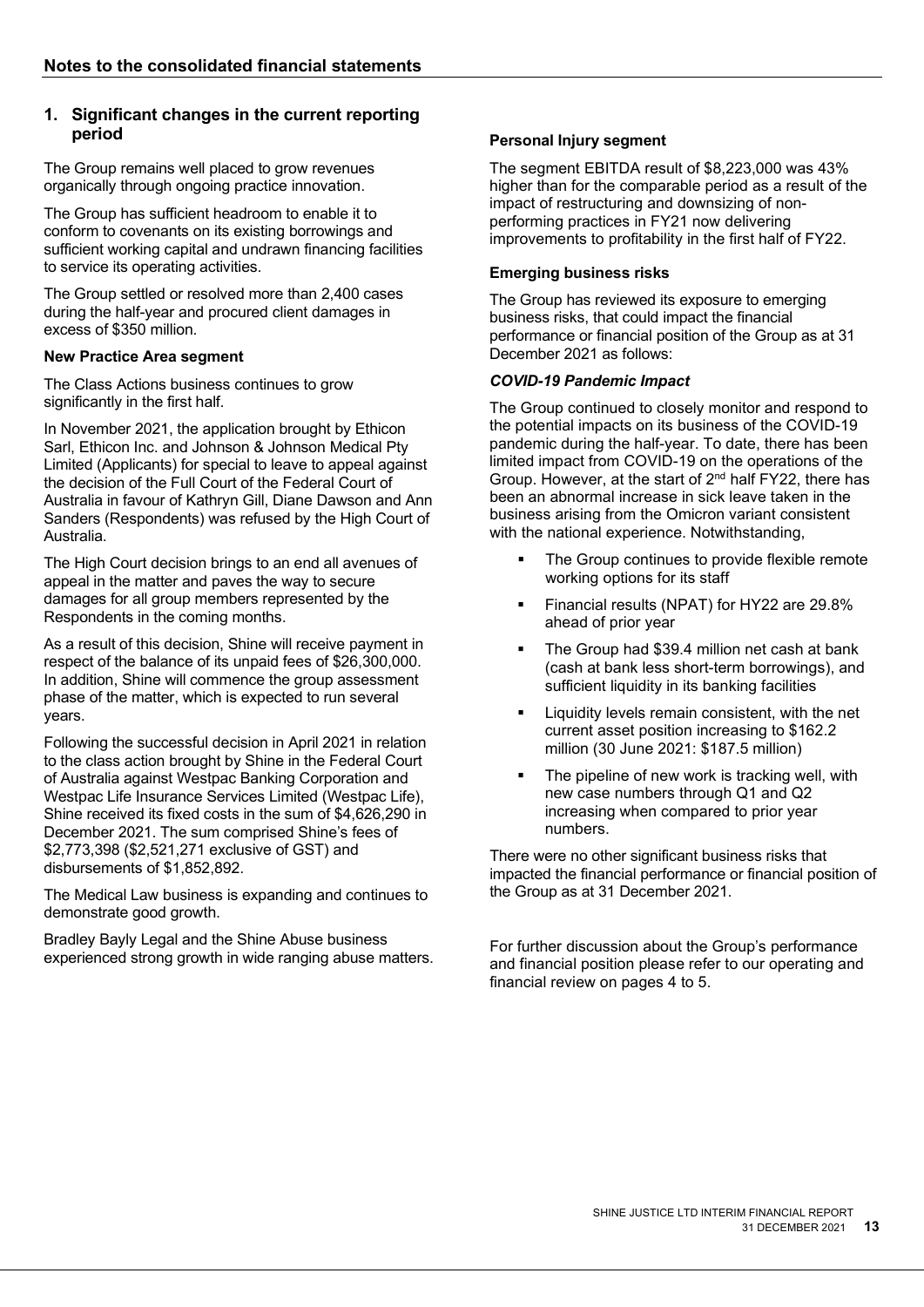# **2. Segment and revenue information**

## **(a) Description of segments**

Shine Justice Ltd is a diversified group which derives its revenues and profits from a variety of legal areas. The Group's Managing Director considers the business from a legal service perspective and has identified two reportable segments:

# *(i) Personal Injury*

Personal injury remains the core business in damagesbased plaintiff litigation.

The Shine Lawyers Core PI business includes:

- motor vehicle accidents
- workers' compensation
- public liability, and

In addition, brands included within this segment are:

- SB Law Pty Ltd
- Sciacca's Lawyers Pty Ltd
- **Bradley Bayly Holdings Pty Ltd**
- **EXECUTE:** Claims Consolidated Pty Ltd, and
- Nerve Legal Pty Ltd (Clamify)

## *(ii) New Practice Areas*

The Shine Lawyers New Practices Areas business includes:

- **abuse law**
- disability insurance and superannuation claims
- asbestos and dust disease
- **federal compensation law**
- **n**edical law
- **class actions**
- commercial disputes
- employment
- private client services, and
- catastrophic injuries (transferred from PI during the second half of FY21)

In addition, brands included within this segment are:

- **Emanate Legal Services Pty Ltd**
- **Best Wilson Buckley Family Law Pty Ltd**
- **Bradley Bayly Holdings Pty Ltd (Abuse portion)**
- Shine NZ Services Pty Ltd
- Risk Worldwide New Zealand Limited
- My Insurance Claim Pty Ltd, and
- Carr & Co Divorce and Family Lawyers Pty Ltd

The business undertaken by Risk Worldwide New Zealand Limited and My Insurance Claim does not meet the specific criteria in AASB 8 *Operating Segments* which means it is not considered as its own reporting segment. Therefore, as both businesses currently account for significantly less than 10% of the Group revenue, profit or assets, this business has been grouped under New Practice Areas, as permitted under AASB 8.

#### *(iii) Other*

The column includes corporate head office and Group services.

#### *Classification of the Bradley Bayly Holdings Pty Ltd business*

In previous years, the Group has reported the Bradley Bayly business in the Core PI Segment.

However, due to the growth of the Abuse practice in FY21, management considered it to be more relevant to split the Abuse business and the Core PI business within Bradly Bayly and report the Abuse portion of its business in the NPA segment, and this change was made in FY21.

Accordingly, in these financial statements, the prior year segment revenue comparatives as at 31 December 2021 have been restated by reclassifying Abuse segment revenue of \$2,134,839 from the PI segment to the NPA segment.

Prior year EBITDA comparatives have been restated by reclassifying Abuse segment revenue of \$866,151 from the PI to the NPA segment.

#### *Classification of the Shine Lawyers Catastrophic Brain Injuries business*

In previous years, the Group has reported the Shine Lawyers Catastrophic Brain Injuries business in the Core PI Segment. However, as per above, this was changed in FY21 as management considered this business to be more aligned to the NPA segment rather than the Core PI segment.

Accordingly, in these financial statements, prior year segment revenue comparatives have been restated by reclassifying segment revenue of \$3,871,245 from the PI segment to the NPA segment.

Prior year EBITDA comparatives have been restated by reclassifying this business revenue of \$1,637,181 from the PI to the NPA segment.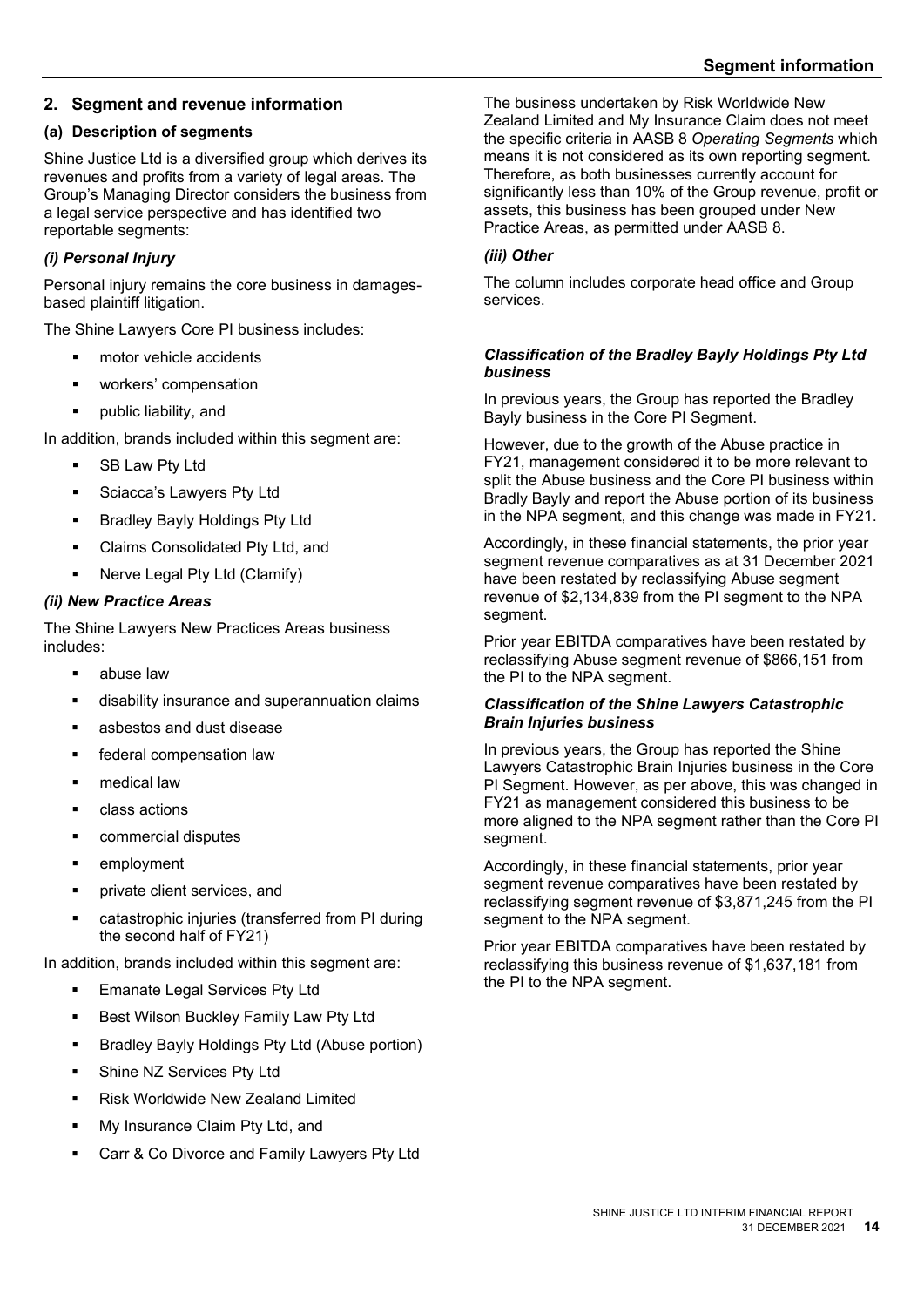# **(b) Segment information provided to the Managing Director**

The Managing Director primarily uses a measure of:

- Earnings before interest, taxes, depreciation and amortisation (EBITDA), and
- Gross operating cash flow (GOCF)

to assess the performance of the segments.

Interest income and expenditure are not allocated to segments, as this type of activity is driven by the Group finance function, which manages the cash position of the Group.

## **EBITDA**

A reconciliation of adjusted EBITDA to operating profit after income tax is provided as follows:

|                               | 31 Dec 21 | 31 Dec 20 |
|-------------------------------|-----------|-----------|
|                               | \$'000    | \$'000    |
| Profit after income tax       | 13,048    | 10,054    |
| Finance costs                 | 2,698     | 3,481     |
| Depreciation and amortisation | 6,499     | 6,363     |
| Income tax expense            | 5,796     | 4,529     |
| Interest income               | (132)     | (137)     |
| <b>EBITDA</b>                 | 27,909    | 24,290    |

#### **GOCF**

The Managing Director utilises GOCF as a key measure to monitor cashflow generated from operations. GOCF is not an IFRS measure and excludes those costs which are managed by the Group finance function.

GOCF reconciles to cash inflows from operating activities as follows:

|                                          | 31 Dec 21 | 31 Dec 20 |
|------------------------------------------|-----------|-----------|
|                                          | \$'000    | \$'000    |
| Cash inflow from operating activities    | 1,858     | 31,295    |
| Net cash flows from disbursement funding | 2,256     | (834)     |
| Finance costs paid                       | 2,664     | 2,632     |
| Income taxes paid                        | 30        | 116       |
| Interest received                        | (132)     | (137)     |
| <b>GOCF</b>                              | 6,676     | 33,072    |

31 Dec 2020 includes Shine's fees in the sum of \$22.99 million (including GST) which it received in December 2020 as a result of the successful outcome in the Full Court of the Federal Court of Australia in November 2020 relating to the Ethicon Sarl, Ethicon Inc. and Johnson & Johnson Medical Pty Limited Class Action.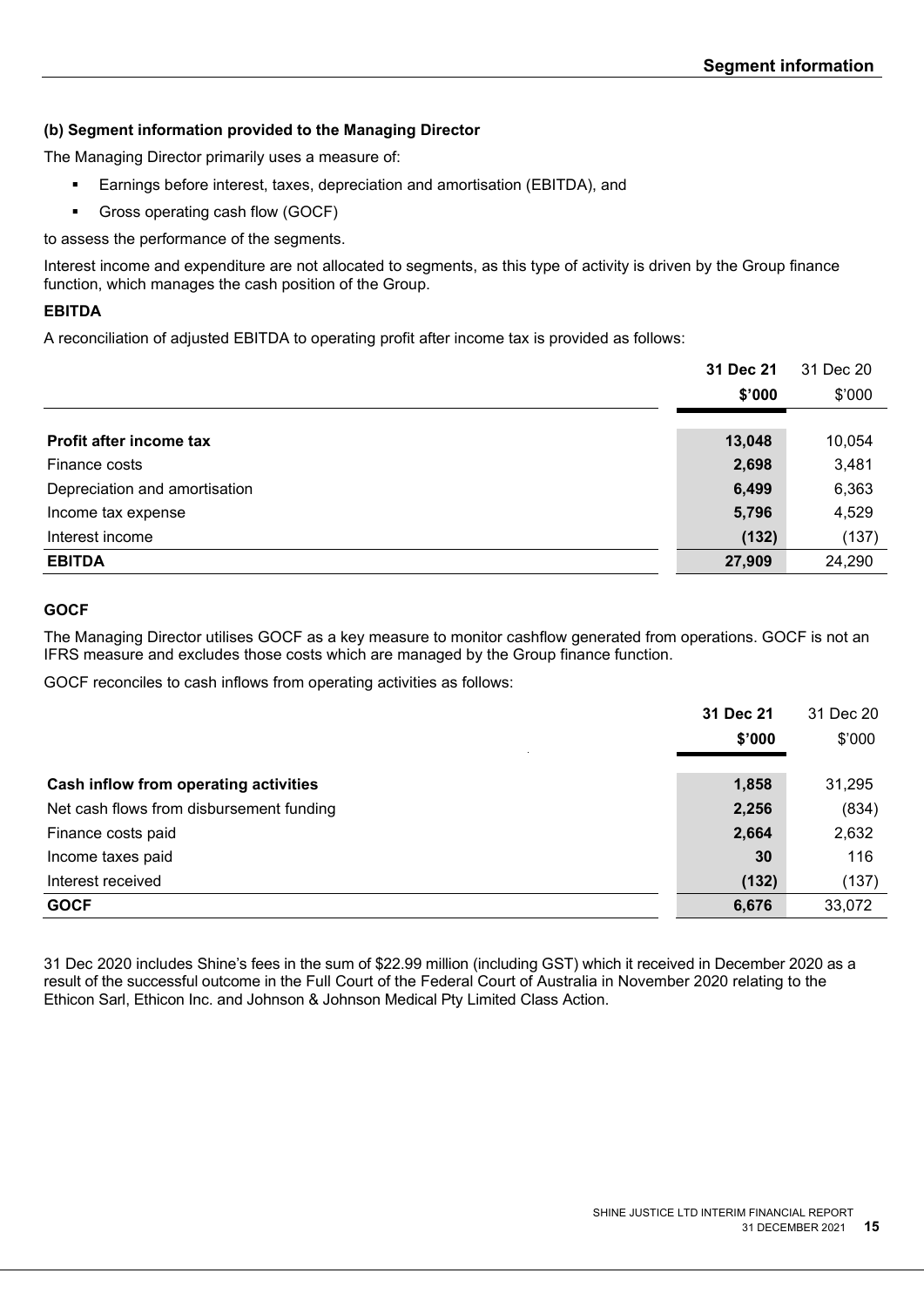# **(b) Segment information provided to the Managing Director** (continued)

The table below shows the segment information provided to the Managing Director for the reportable segments for the half-year ended 31 December 2021 and also the basis on which revenue is recognised.

|                                        |           | <b>Personal Injury</b> | <b>New Practice Areas</b> |           |                | <b>Unallocated items</b> |           | <b>Total</b> |  |
|----------------------------------------|-----------|------------------------|---------------------------|-----------|----------------|--------------------------|-----------|--------------|--|
|                                        | 31 Dec 21 | 31 Dec 20              | 31 Dec 21                 | 31 Dec 20 | 31 Dec 21      | 31 Dec 20                | 31 Dec 21 | 31 Dec 20    |  |
|                                        | \$'000    | \$'000                 | \$'000                    | \$'000    | \$'000         | \$'000                   | \$'000    | \$'000       |  |
| <b>Revenue</b>                         |           |                        |                           |           |                |                          |           |              |  |
| Legal services                         |           |                        |                           |           |                |                          |           |              |  |
| No-win-no-fee variable<br>$\bullet$    | 46,452    | 43,046                 | 44,013                    | 38,271    |                |                          | 90,465    | 81,317       |  |
| No-win-no-fee fixed fee<br>$\bullet$   |           |                        | 4,016                     | 3,773     |                |                          | 4,016     | 3,773        |  |
| Time and materials<br>$\bullet$        |           |                        | 10,262                    | 7,537     |                | ۰.                       | 10,262    | 7,537        |  |
| <b>Revenue from external customers</b> | 46,452    | 43,046                 | 58,291                    | 49,581    | $\blacksquare$ | ۰.                       | 104,743   | 92,627       |  |
|                                        |           |                        |                           |           |                |                          |           |              |  |
| Interest income                        |           | ۰                      |                           |           | 132            | 137                      | 132       | 137          |  |
| Service management fee                 |           |                        |                           |           | 705            | 785                      | 705       | 785          |  |
| Other revenue                          |           | 19                     | 85                        |           | 1              |                          | 86        | 19           |  |
| Other income                           |           | 19                     | 85                        |           | 838            | 922                      | 923       | 941          |  |
|                                        |           |                        |                           |           |                |                          |           |              |  |
| <b>Total segment revenue</b>           | 46,452    | 43,065                 | 58,376                    | 49,581    | 838            | 922                      | 105,666   | 93,568       |  |
|                                        |           |                        |                           |           |                |                          |           |              |  |
| <b>Results</b>                         |           |                        |                           |           |                |                          |           |              |  |
| <b>EBITDA</b>                          | 8,223     | 5,748                  | 19,612                    | 18,759    | 74             | (217)                    | 27,909    | 24,290       |  |
|                                        | 31 Dec 21 | 30 Jun 21              | 31 Dec 21                 | 30 Jun 21 | 31 Dec 21      | 30 Jun 21                | 31 Dec 21 | 30 Jun 21    |  |
| <b>Balance sheet</b>                   | \$'000    | \$'000                 | \$'000                    | \$'000    | \$'000         | \$'000                   | \$'000    | \$'000       |  |
| Total segment assets                   | 273,501   | 251,830                | 299,226                   | 320,201   | 1,269          | 1,160                    | 573,996   | 573,191      |  |
| <b>Total segment liabilities</b>       | 88,792    | 95,427                 | 62,257                    | 66,802    | 160,403        | 155,821                  | 311,452   | 318,050      |  |
|                                        |           |                        |                           |           |                |                          |           |              |  |

SHINE JUSTICE LTD INTERIM FINANCIAL REPORT

31 DECEMBER 2021 **16**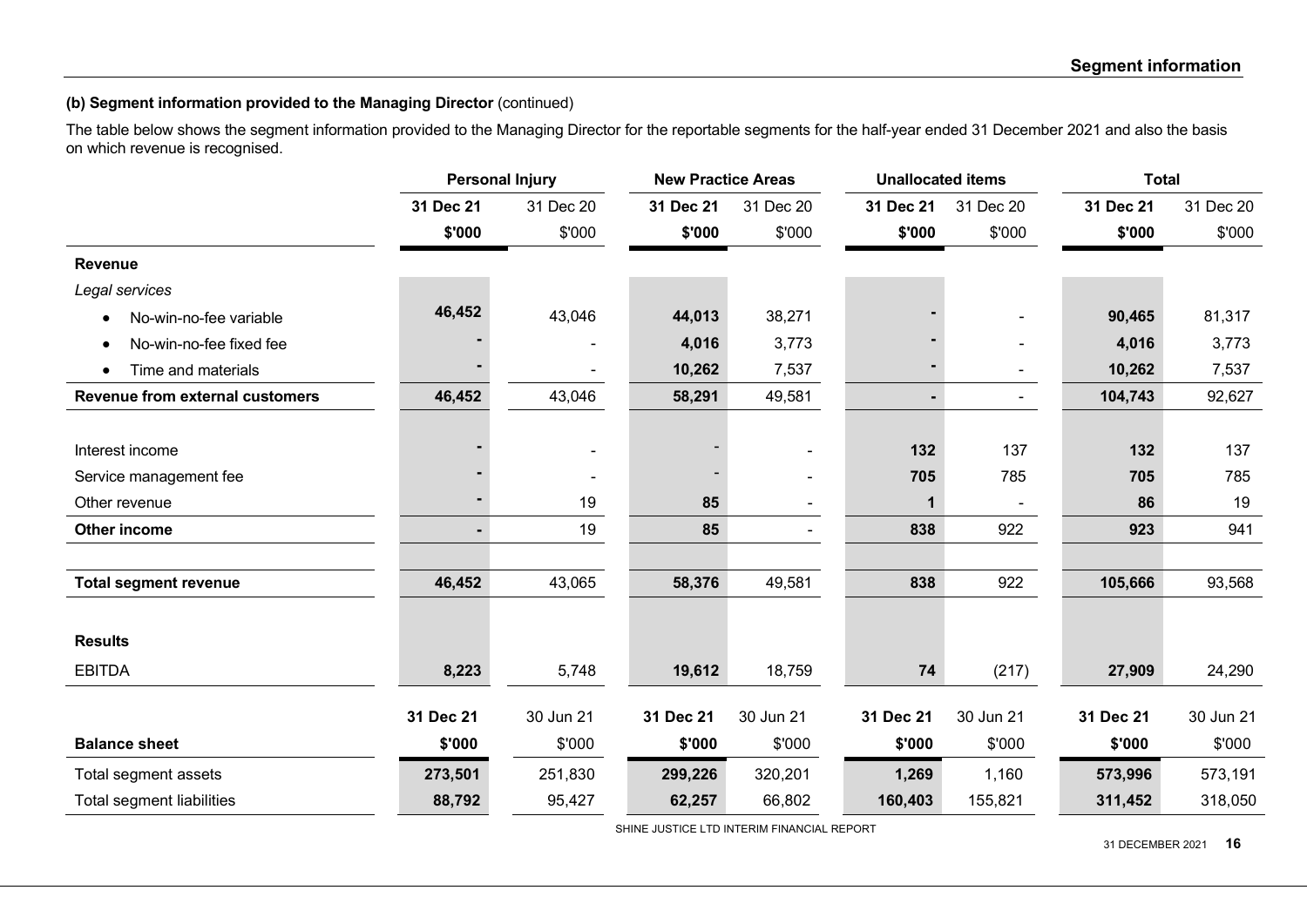#### **(c) Assets and liabilities related to contracts with customers**

The Group has recognised the following assets and liabilities related to contracts with customers:

|                                                          | 31 Dec 21 | 30 Jun 21 |
|----------------------------------------------------------|-----------|-----------|
|                                                          | \$'000    | \$'000    |
|                                                          |           |           |
| Current contract assets relating to work in progress     | 166,415   | 161,205   |
| Non-current contract assets relating to work in progress | 150,578   | 138,107   |
| <b>Total contract assets</b>                             | 316,993   | 299,312   |

There are no liabilities relating to contracts with customers.

#### **Significant accounting judgement**

#### *Estimating variable consideration*

Under AASB 15, where consideration in respect of a contract is variable, revenue can only be recognised to the extent that it is highly probable that the cumulative amount of revenue recognised in respect of a contract will not be subject to a significant reversal when the uncertainty associated with the variable consideration is subsequently resolved (this is referred to as the 'constraint' requirement). WIP has been recognised net of a constraint of \$72,489,256 (30 June 2021: \$71,764,112).

The Group has determined statistically that its existing modelling for expected losses for contingent matters is materially compliant with the new constraint requirements for variable consideration.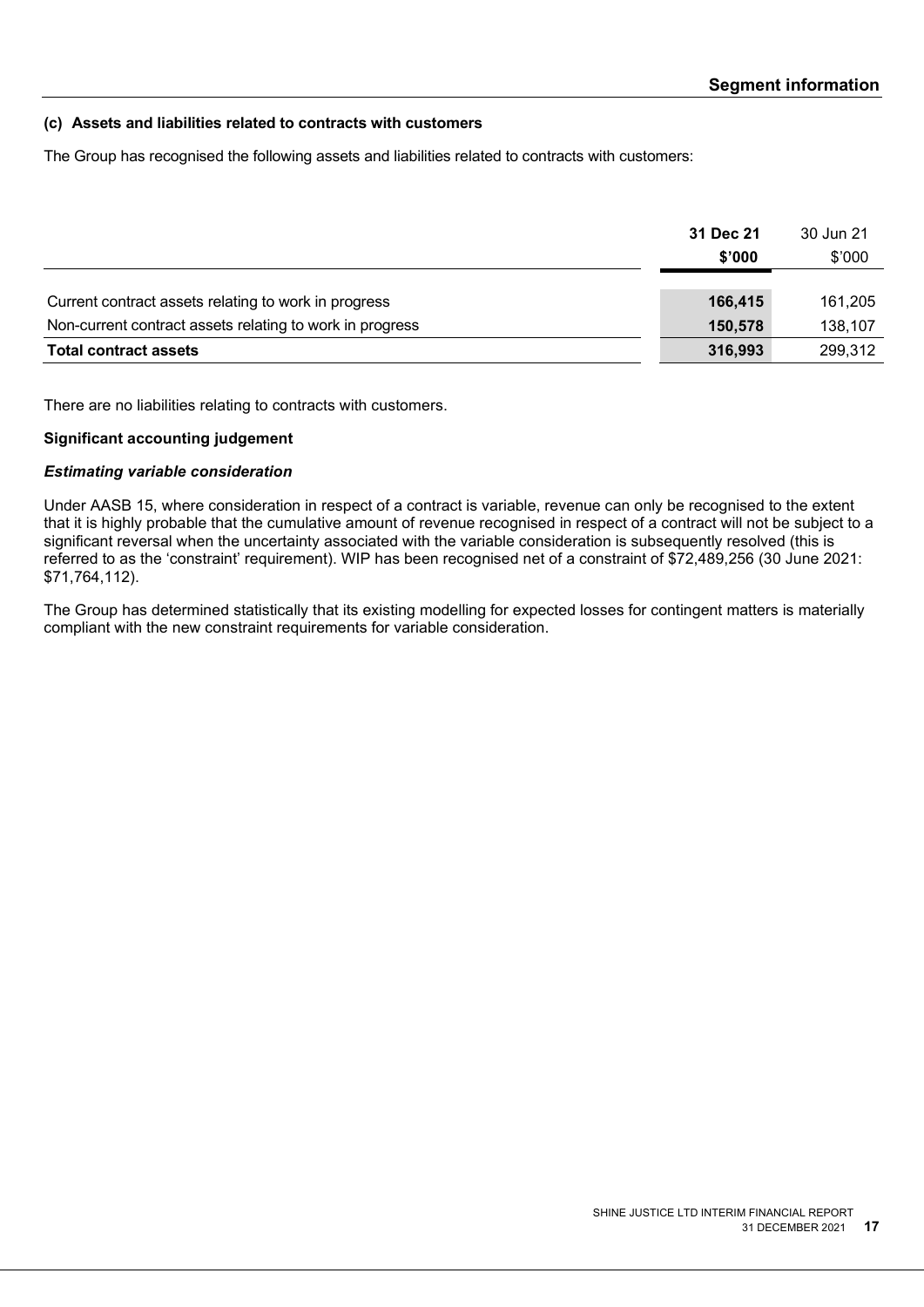# **3. Profit and loss information**

#### **(a) Other expenses**

|                                             | 31 Dec 21 | 31 Dec 20 |
|---------------------------------------------|-----------|-----------|
|                                             | \$'000    | \$'000    |
|                                             |           |           |
| Premises                                    | 1,848     | 1,991     |
| Marketing                                   | 5,809     | 6,029     |
| HR.                                         | 2,188     | 1,331     |
| IT and computer                             | 4,167     | 3,392     |
| Printing, postage and stationery            | 662       | 616       |
| Professional fees                           | 2,461     | 2,304     |
| Fair value losses on unbilled disbursements | 2,252     | 2,933     |
| Motor vehicle and travel                    | 374       | 305       |
| Bad and doubtful debts                      | 1,094     | 142       |
| Sundry                                      | 27        | 134       |
|                                             | 20,882    | 19,177    |

# **(b) Income tax**

Income tax expense is recognised based on management's estimate of the weighted average effective annual income tax rate expected for the full financial year. The estimated average annual tax rate used for the year to 31 December 2021 is 31%, compared to 31% for the six months ended 31 December 2020. The tax rate is higher than the company tax rate of 30% due to the non-deductibility of entertainment and depreciation and amortisation expenses.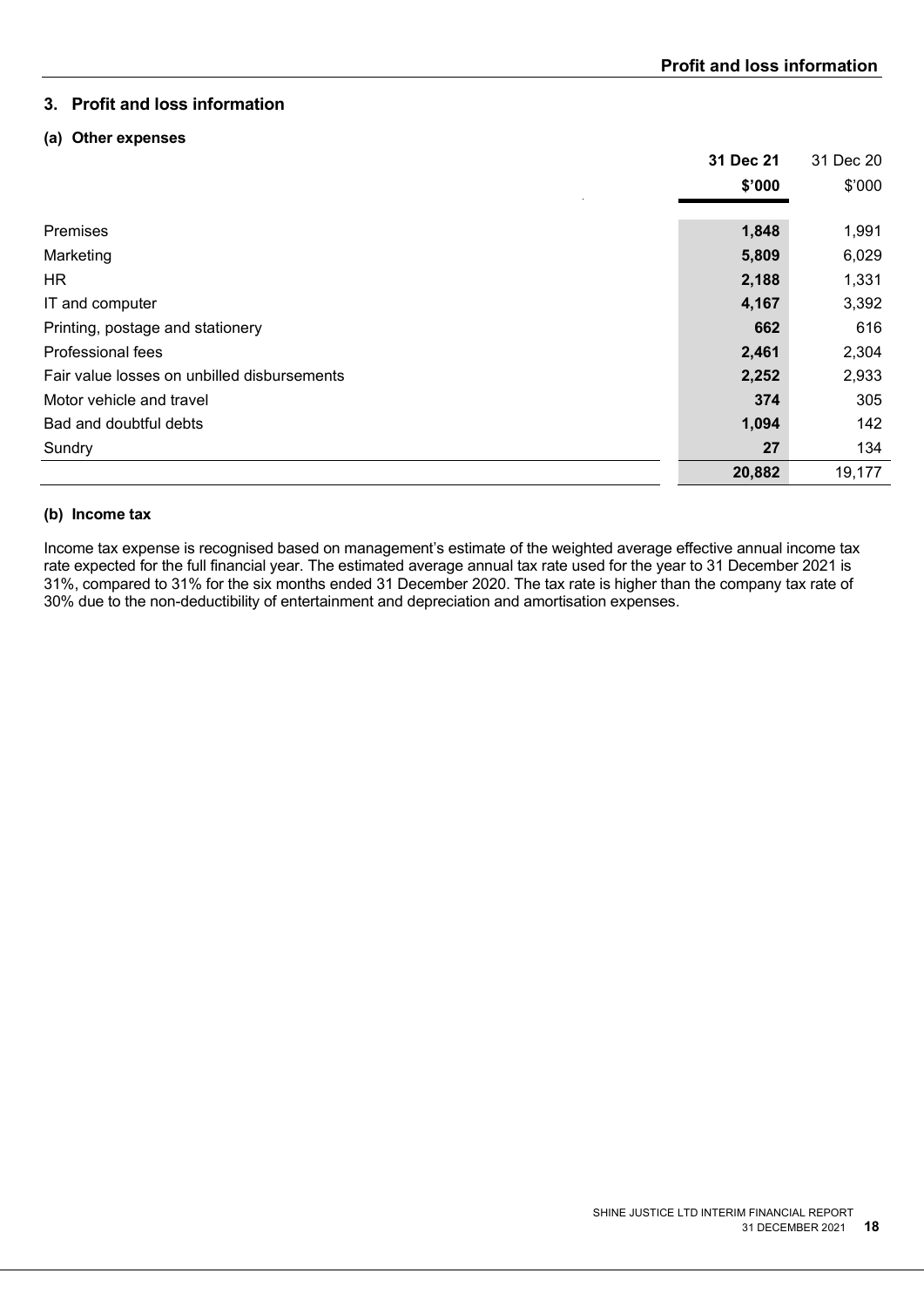# **4. Disbursement funding**

|                                                             | <b>Facility</b> | <b>Total</b> | <b>Undrawn</b> |
|-------------------------------------------------------------|-----------------|--------------|----------------|
|                                                             | limit           | facility     | limit          |
|                                                             | (Principal)     | balance      | available      |
|                                                             | \$'000          | \$'000       | \$'000         |
| 31 December 2021                                            |                 |              |                |
| <b>Third Party Disbursement Funding Facility</b>            |                 |              |                |
| <b>Deferred Payment Agreement</b>                           |                 |              |                |
| Principal                                                   | 57,500          | (30, 247)    | 27,253         |
| Accrued interest                                            |                 | (27, 229)    |                |
|                                                             |                 | (57, 476)    |                |
|                                                             |                 |              |                |
| <b>Credit contracts and Exclusive Service Provider Deed</b> |                 |              |                |
| Principal                                                   |                 | (12,082)     |                |
| Accrued interest and fees                                   |                 | (2, 142)     |                |
|                                                             |                 | (14, 224)    |                |
|                                                             |                 |              |                |
| <b>Total</b>                                                |                 | (71, 700)    |                |
|                                                             |                 |              |                |
| 30 June 2021                                                |                 |              |                |
| <b>Third Party Disbursement Funding Facility</b>            |                 |              |                |
| <b>Deferred Payment Agreement</b>                           |                 |              |                |
| Principal                                                   | 57,500          | (46, 183)    | 11,317         |
| Interest                                                    |                 | (23, 202)    |                |
| <b>Total facility balance</b>                               |                 | (69, 385)    |                |
|                                                             |                 |              |                |
| <b>Credit contracts and Exclusive Service Provider Deed</b> |                 |              |                |
| Principal                                                   |                 | (9,028)      |                |
| Accrued interest and fees                                   |                 | (1,688)      |                |
|                                                             |                 | (10, 716)    |                |
| <b>Total</b>                                                |                 | (80, 101)    |                |

During the half year ended 31 December 2021, \$15,674,000 of the Deferred Payment Agreement facility was repaid to the funder directly from settlement funds received on behalf of clients. As the funds were paid from client funds, the cash flows relating to this is not reflected in the Consolidated statement of cash flows.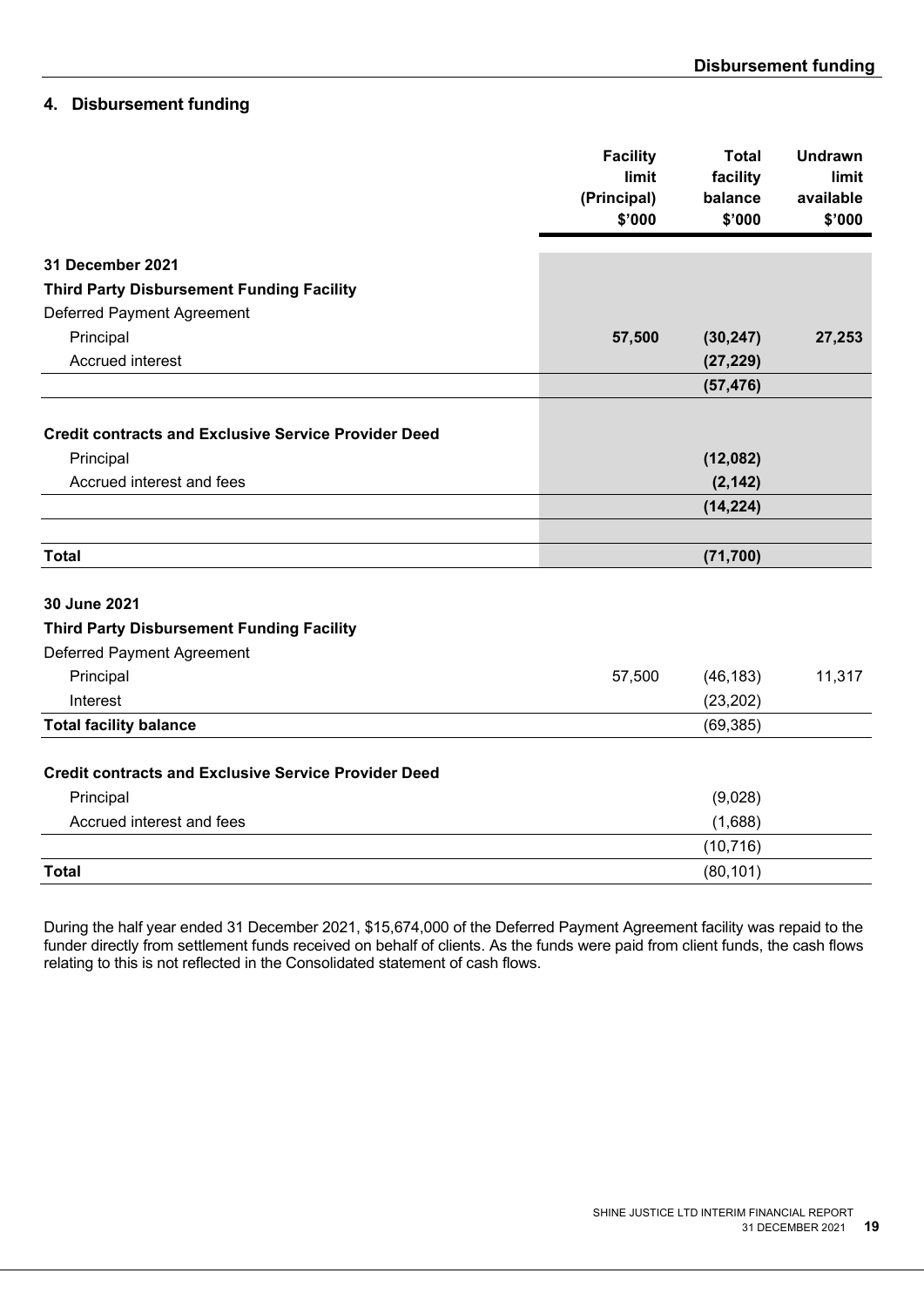# **5. Dividends**

# **(a) Ordinary shares**

|                                                                                                                                                                                                                                                                                                                                                                                                                                                   | 31 Dec 21 | 31 Dec 20 |
|---------------------------------------------------------------------------------------------------------------------------------------------------------------------------------------------------------------------------------------------------------------------------------------------------------------------------------------------------------------------------------------------------------------------------------------------------|-----------|-----------|
|                                                                                                                                                                                                                                                                                                                                                                                                                                                   | \$'000    | \$'000    |
|                                                                                                                                                                                                                                                                                                                                                                                                                                                   |           |           |
| Dividends provided for or paid during the half-year                                                                                                                                                                                                                                                                                                                                                                                               | 5,631     | 4,765     |
|                                                                                                                                                                                                                                                                                                                                                                                                                                                   |           |           |
| (b) Dividends not recognised at the end of the half-year                                                                                                                                                                                                                                                                                                                                                                                          |           |           |
|                                                                                                                                                                                                                                                                                                                                                                                                                                                   | 31 Dec 21 | 31 Dec 20 |
|                                                                                                                                                                                                                                                                                                                                                                                                                                                   | \$'000    | \$'000    |
| In addition to the above dividends, since the end of the half-year end the<br>Directors have recommended the payment of an interim dividend of 2.50 cents<br>unfranked per fully paid ordinary share (31 December 2020: 2.00 cents). The<br>aggregate amount of the proposed dividend expected to be paid on 25 March<br>2022 out of retained earnings at 31 December 2021, but not recognised as a<br>liability at the end of the half-year, is: | 4,332     | 3,465     |
|                                                                                                                                                                                                                                                                                                                                                                                                                                                   |           |           |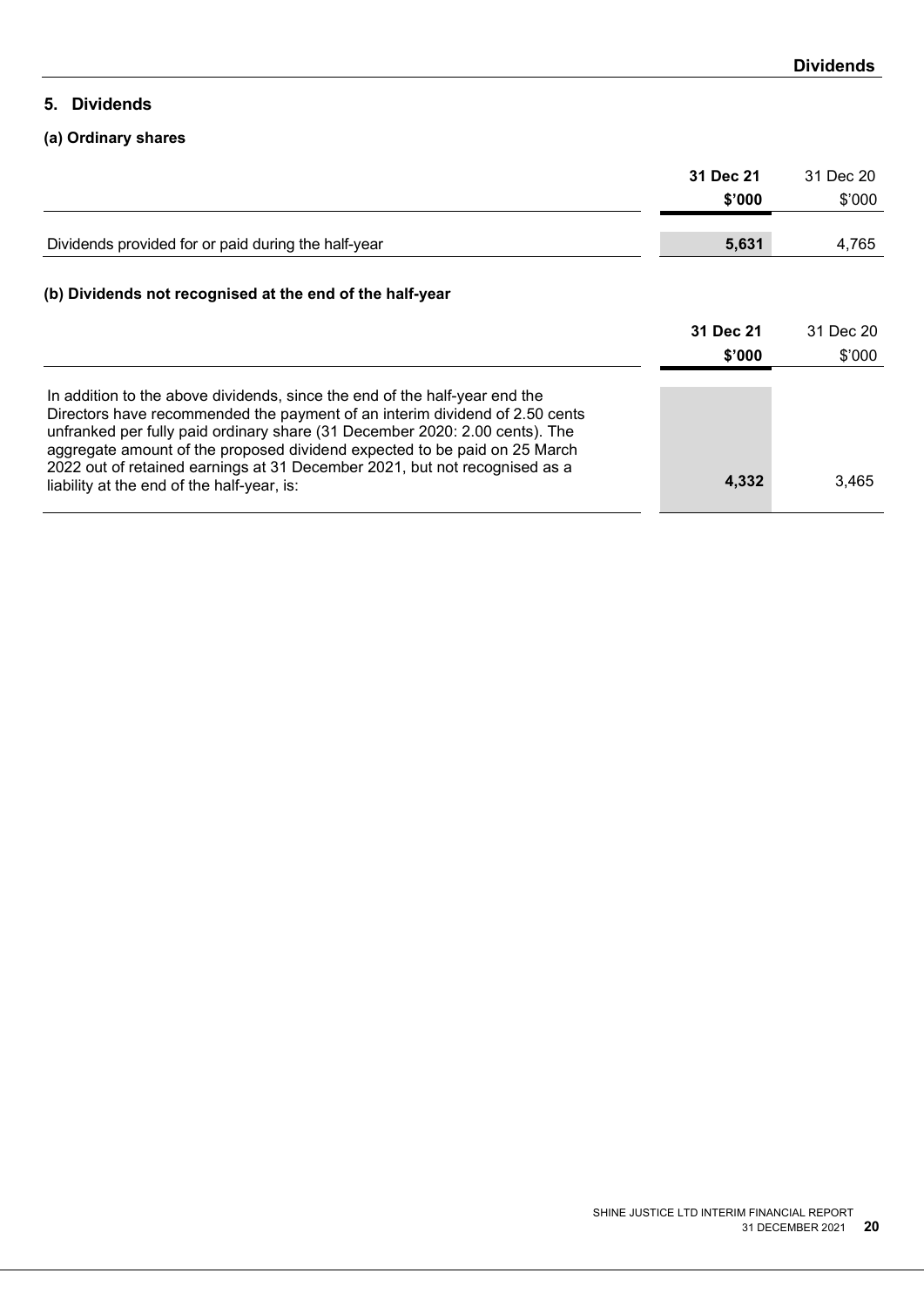#### **6. Borrowings**

# *Financial covenants*

Under the terms of the major borrowing facilities, the Group is required to comply with the following financial covenants:

- **The Gearing Ratio does not exceed 30%**
- The Total Gearing Ratio does not exceed 40% of the value of Net WIP & Unbilled disbursement assets
- The Debt to Group EBITDA Ratio does not exceed 2.25:1.00.

The Group complied with these covenants throughout the reporting period.

#### *Financing arrangements*

The Group's borrowing facilities were as follows:

|                                           | 31 Dec 21 | 30 Jun 21 |
|-------------------------------------------|-----------|-----------|
|                                           | \$'000    | \$'000    |
|                                           |           |           |
| Floating rate - bank loans                |           |           |
| Expiring within one year                  | 1,178     | 978       |
| Expiring beyond one year 1                | 45,000    | 45,000    |
|                                           | 46,178    | 45,978    |
|                                           |           |           |
| Fixed rate - bank loans                   |           |           |
| Expiring within one year                  | 349       | 982       |
|                                           |           |           |
| <b>Transformation project costs loans</b> |           |           |
| Expiring within one year                  | 2,169     | 2,544     |
| Expiring beyond one year                  |           | 879       |
|                                           | 2,169     | 3,423     |
|                                           |           |           |
|                                           | 48,696    | 50,383    |
|                                           |           |           |
| Current                                   | 3,696     | 4,504     |
| Non-current                               | 45,000    | 45,879    |

1. Shine executed an Interest rate swap on 30 June 2021 to swap the floating rate interest payments for fixed rate interest payments on \$36 million of the \$45 million floating rate facilities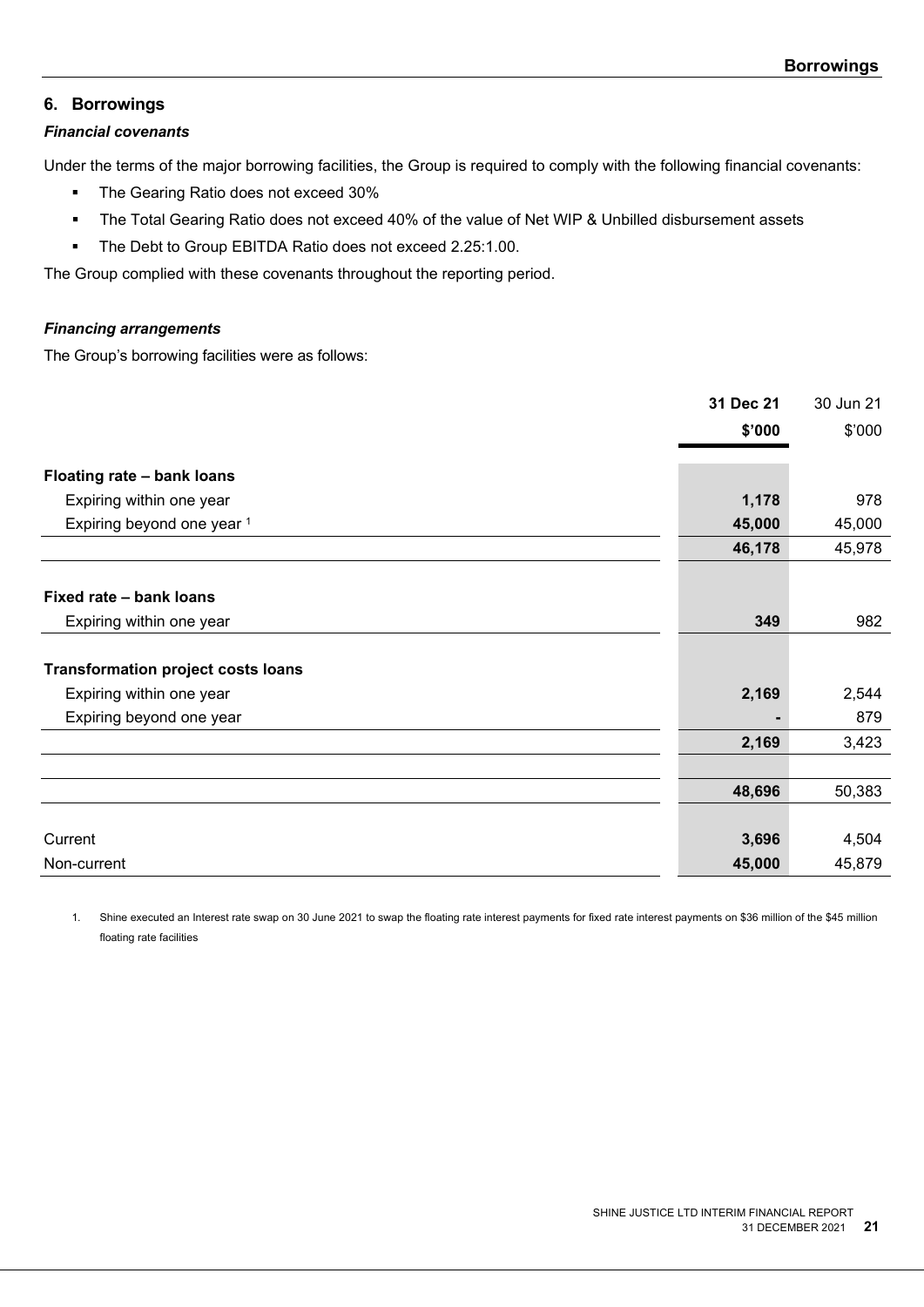# **7. Equity securities issued**

Issued capital at 31 December 2021 remained unchanged from the prior comparative period at \$53,222,800 (173,261,812 ordinary shares).

# **8. Contingencies**

# **(a) Contingent liabilities**

The Group has received a small number of individual notifications submitted by former clients against the Group. When each notification is received, the Group assesses the likelihood that the potential notice will proceed to a legal claim. The Group's estimate of the notifications that may progress to a claim and the excess that may need to be paid to its insurers to cover such potential claims at 31 December 2021 was \$119,997 (30 June 2021: \$79,998).

# **9. Events occurring after the reporting period**

#### **(a) Dividend recommendation**

Refer to note 5 for the interim dividend recommended since the end of the reporting period.

#### **(b) COVID-19 Impact**

The Group continued to closely monitor and respond to the potential impacts on its business of the COVID-19 pandemic during the half-year. To date, there has been limited impact from COVID-19 on the operations of the Group. However, at the start of 2nd half FY22, there has been an abnormal increase in sick leave taken in the business arising from the Omicron variant, consistent with the national experience.

The Group will continue to monitor lead indicators for potential impacts of the above on performance in the short to medium term.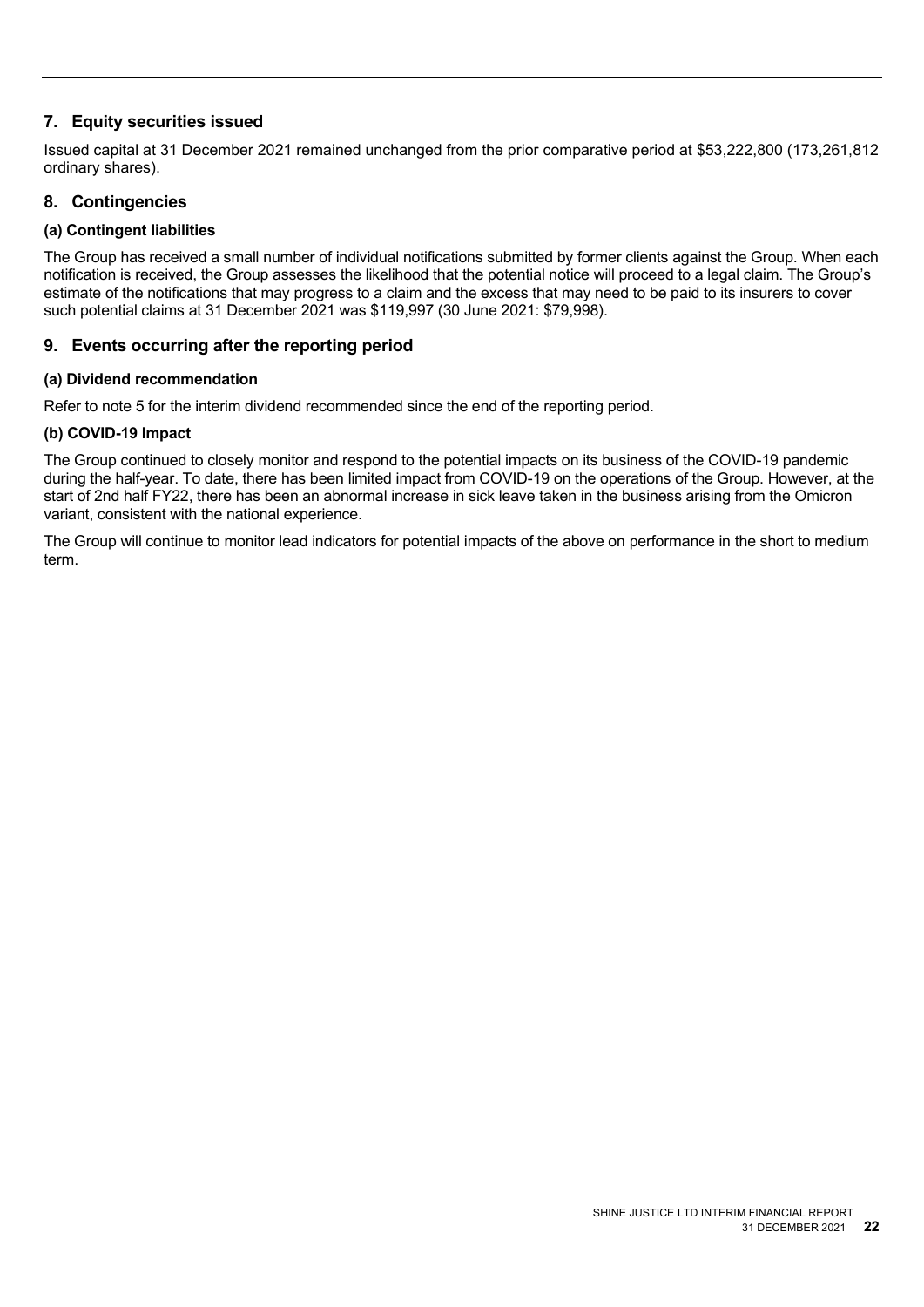# **10. Related party transactions**

During the half-year, there has been no significant changes in the existing related party arrangements. There were no new arrangements entered into during the half-year.

|                                                             |             | <b>Sales to</b><br>related<br>parties<br>\$ | <b>Purchases</b><br>from<br>related<br>parties<br>\$ | <b>Amounts</b><br>owed by<br>related<br>parties<br>\$ | <b>Amounts</b><br>due to<br>related<br>parties<br>S. |
|-------------------------------------------------------------|-------------|---------------------------------------------|------------------------------------------------------|-------------------------------------------------------|------------------------------------------------------|
| <b>Related parties of the Group:</b>                        |             |                                             |                                                      |                                                       |                                                      |
| Entities controlled or significantly influenced 31 Dec 2021 |             | 704,740                                     | 568,366                                              | 4,828,605                                             | 6,008,187                                            |
|                                                             | 31 Dec 2020 | 784.159                                     | 524,128                                              |                                                       |                                                      |
|                                                             | 30 Jun 2021 |                                             |                                                      | 4,391,515                                             | 6,059,820                                            |
|                                                             |             |                                             |                                                      |                                                       |                                                      |

#### **Purchases**

During the half-year, premises rent totalling \$568,366 (31 December 2020: \$524,128) was paid to companies of which Simon Morrison and Stephen Roche are directors and substantial shareholders.

#### **Sales**

During the half-year, goods, rent and services fees totalling \$704,740 (31 December 2020: \$784,159) were paid to Shine Lawyers NZ Limited, an affiliated company of which Simon Morrison and Stephen Roche are directors and substantial shareholders.

#### **Amounts owed by related parties**

During the half-year, an additional loan of \$839,699 was provided to Shine Lawyers NZ Limited, a company of which Simon Morrison and Stephen Roche are directors and substantial shareholders. An amount of \$509,046 was repaid during the half-year. The balance outstanding is \$4,828,605, which includes interest charged of \$106,437.

#### **Amounts due to related parties**

During the half-year, liabilities associated with right to use assets provided by Simon Morrison, a director and a substantial shareholder and Stephen Roche, a substantial shareholder totalled \$6,008,187 (30 June 2021: \$6,059,820).

#### **Other transactions**

During the half-year, consultancy fees totalling \$120,000 were paid to Stephen Roche, a substantial shareholder (31 December 2020: \$120,000).

During the half-year, consultancy fees totalling \$22,980 were paid to a company owned by Rod Douglas, a non-executive director (31 December 2020: \$84,497).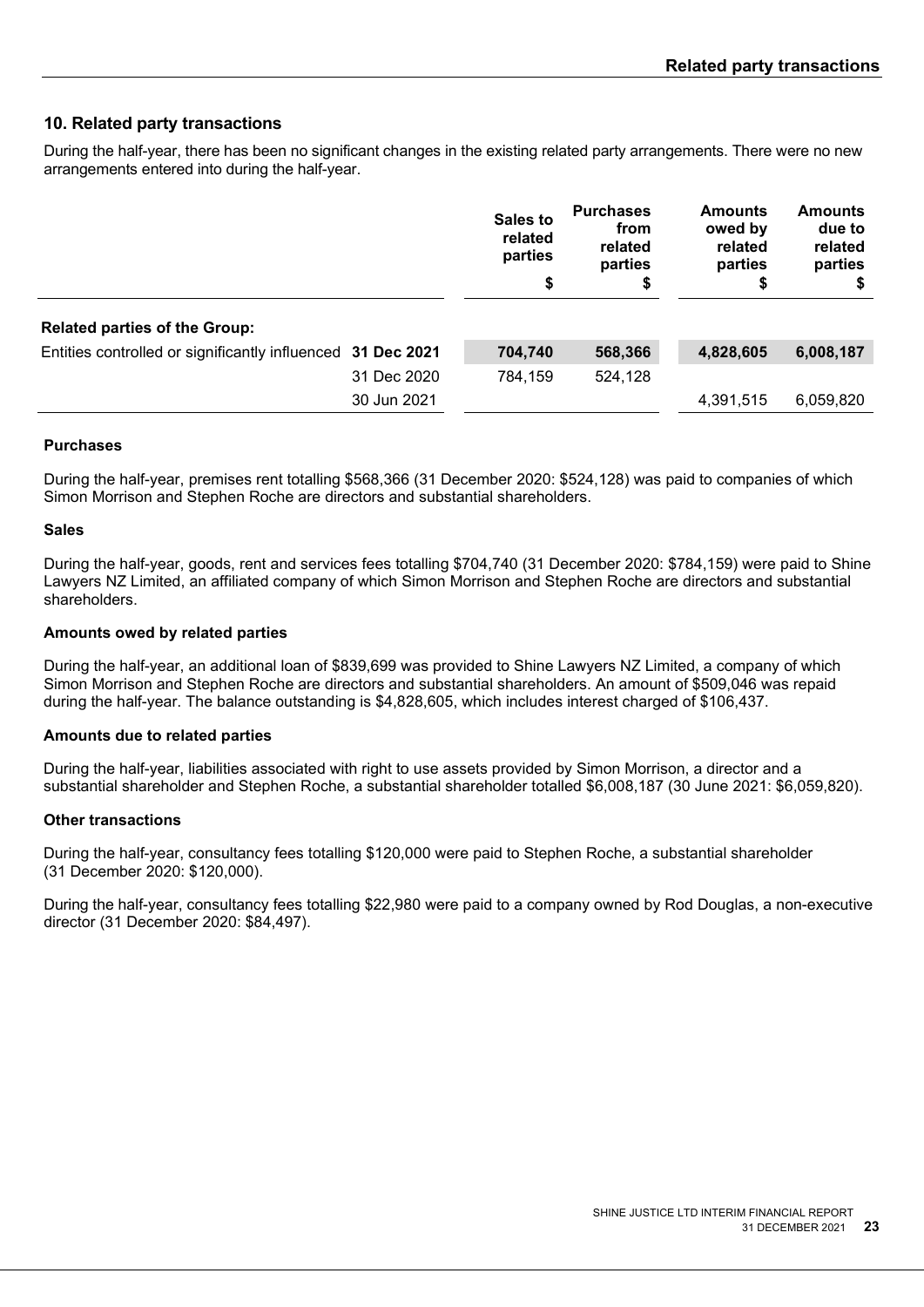# **11. Fair value measurements of financial instruments**

This note provides an update on the judgements and estimates made by the Group in determining the fair values of the financial instruments since the last annual financial report.

#### **(a) Fair value hierarchy**

To provide an indication about the reliability of the inputs used in determining fair value, the Group classifies its financial instruments into the three levels prescribed under the accounting standards. An explanation of each level follows underneath the table. The following table presents the Group's financial assets and liabilities measured and recognised at fair value at 31 December 2021 and 30 June 2021 on a recurring basis:

| At 31 December 2021                       | Level 1<br>\$'000 | Level 2<br>\$'000 | Level 3<br>\$'000 | <b>Total</b><br>\$'000 |
|-------------------------------------------|-------------------|-------------------|-------------------|------------------------|
| <b>Financial assets</b>                   |                   |                   |                   |                        |
| Hedging derivatives – interest rate swaps | ٠                 | 510               |                   | 510                    |
| Unbilled disbursements                    | $\blacksquare$    |                   | 100,381           | 100,381                |
| <b>Total financial assets</b>             | ٠                 | 510               | 100,381           | 100,891                |
|                                           |                   |                   |                   |                        |
|                                           | Level 1           | Level 2           | Level 3           | Total                  |
| At 30 June 2021                           | \$'000            | \$'000            | \$'000            | \$'000                 |
| <b>Financial assets</b>                   |                   |                   |                   |                        |
| Unbilled disbursements                    | $\blacksquare$    | $\blacksquare$    | 106,890           | 106,890                |
| <b>Total financial assets</b>             | ۰                 | $\blacksquare$    | 106,890           | 106,890                |
|                                           | Level 1           | Level 2           | Level 3           | <b>Total</b>           |
| At 31 December 2021                       | \$'000            | \$'000            | \$'000            | \$'000                 |
| Einanaial liahilitiaa                     |                   |                   |                   |                        |

| <b>Financial liabilities</b>              |                          |   |  |
|-------------------------------------------|--------------------------|---|--|
| Hedging derivatives – interest rate swaps | $\overline{\phantom{0}}$ | - |  |
| <b>Total financial liabilities</b>        |                          |   |  |
|                                           |                          |   |  |

There were no transfers into or out of Level 3 fair value measurements during the six months ended 31 December 2021.

The Group's policy is to recognise transfers into and out of fair value hierarchy levels as at the end of the reporting period.

The group did not measure any financial assets or financial liabilities at fair value on a non-recurring basis as at 31 December 2021.

**Level 1**: The fair value of financial instruments traded in active markets (such as publicly traded derivatives and equity securities) is based on quoted market prices at the end of the reporting period. The quoted market price used for financial assets held by the Group is the current bid price. These instruments are included in level 1.

**Level 2**: The fair value of financial instruments that are not traded in an active market (for example, over-thecounter derivatives) is determined using valuation

techniques which maximise the use of observable market data and rely as little as possible on entity-specific estimates. If all significant inputs required to fair value an instrument are observable, the instrument is included in level 2.

**Level 3:** If one or more of the significant inputs is not based on observable market data, the instrument is included in level 3.

#### **(b) Valuation techniques used to determine fair values**

Specific valuation techniques used to value financial instruments include:

- For unbilled disbursements discounted cash flow analysis, and
- For interest rate swaps the present value of future cash flows based on observable yield curves

 SHINE JUSTICE LTD INTERIM FINANCIAL REPORT 31 DECEMBER 2021 **24**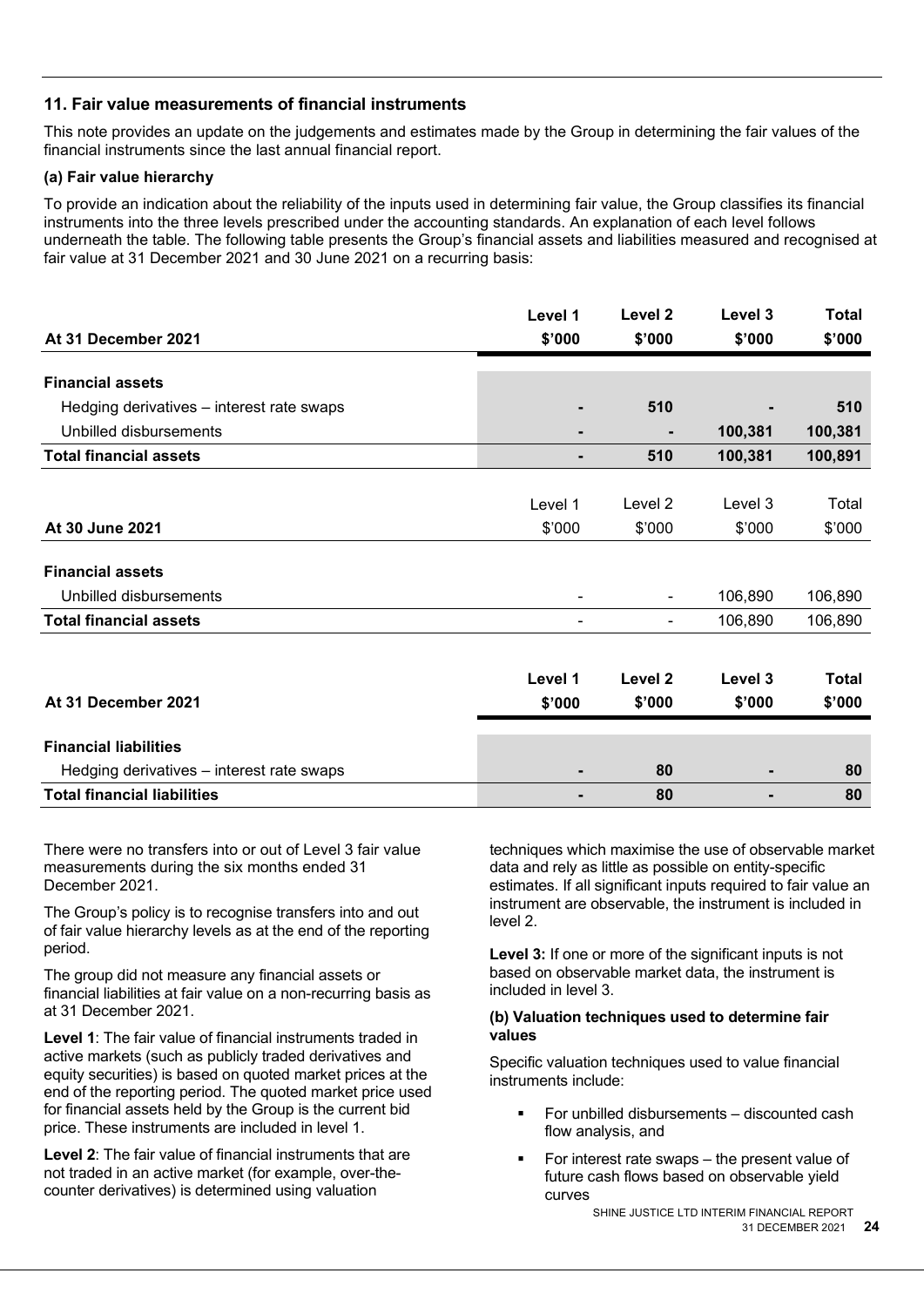# **(c) Fair value measurements using significant unobservable inputs (level 3)**

The following table presents the changes in level 3 items for the half-year ended 31 December 2021:

|                                         | <b>Unbilled</b><br>disbursements |
|-----------------------------------------|----------------------------------|
|                                         | \$'000                           |
| Opening balance 1 July 2021             | 106,890                          |
| Additions                               | 33,866                           |
| Settlements                             | (38, 123)                        |
| Losses recognised in profit or loss     | (2, 252)                         |
| <b>Closing balance 31 December 2021</b> | 100,381                          |

#### *(i) Transfers between levels and changes in valuation techniques*

There were no transfers between the levels of the fair value hierarchy in the six months to 31 December 2021. There were also no changes made to any of the valuation techniques applied as of 31 December 2021.

#### *(ii) Valuation inputs and relationships to fair value*

The following table summarises the quantitative information about the significant unobservable inputs used in level 3 fair value measurements.

| <b>Description</b>        | <b>Fair value</b><br>at 31<br><b>December</b><br>2021<br>\$'000 | Unobservable<br>inputs             | Relationship of unobservable<br>inputs to fair value                                                         |
|---------------------------|-----------------------------------------------------------------|------------------------------------|--------------------------------------------------------------------------------------------------------------|
| Unbilled<br>disbursements | 100.381                                                         | Internal historical recovery rates |                                                                                                              |
|                           |                                                                 | Qualitative individual matters     | If the recovery rate was 1% (higher) or<br>lower, the fair value would<br>(decrease)/increase by \$1,036,062 |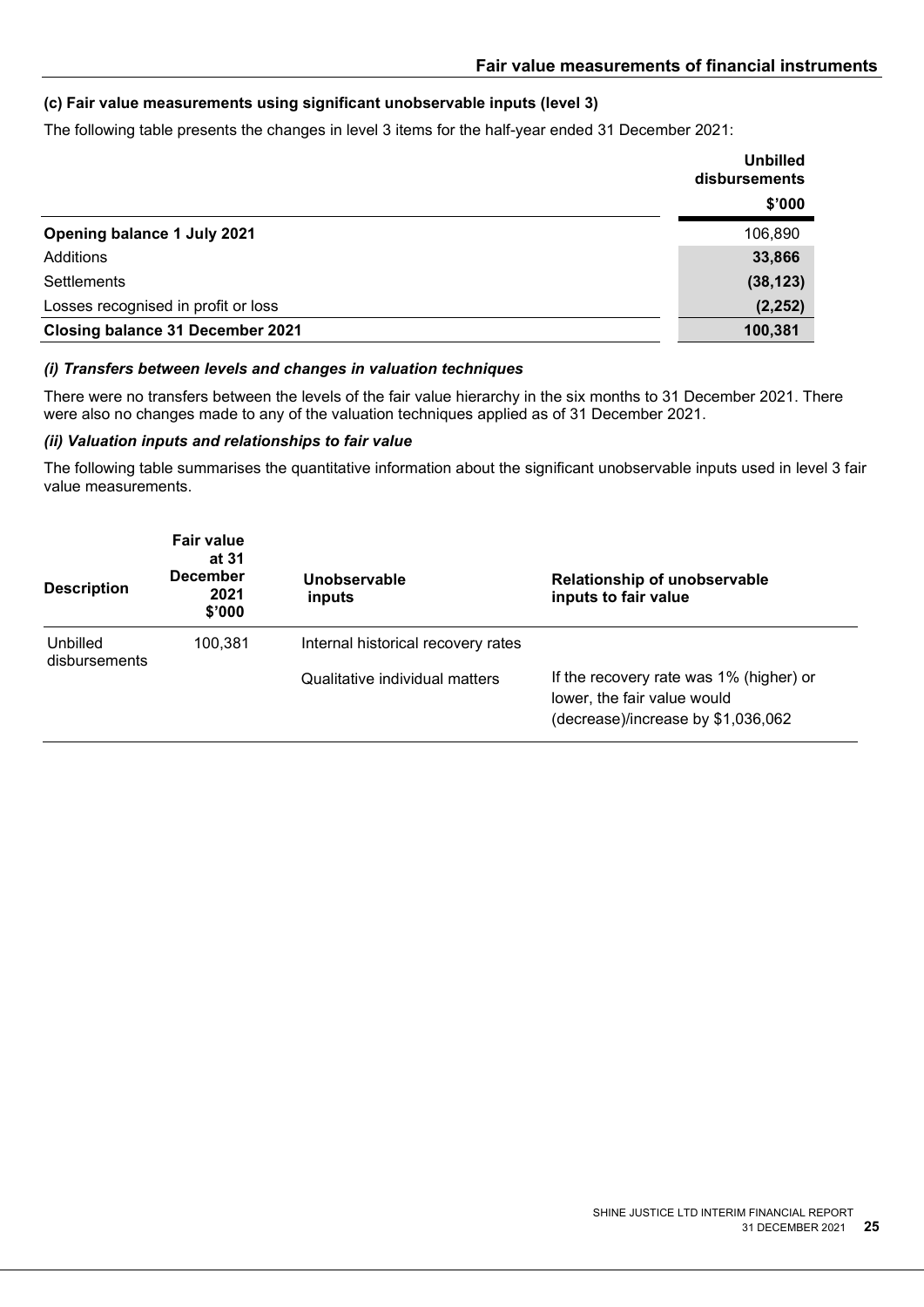# **12. Basis of preparation of half-year report**

This consolidated interim financial report for the half-year reporting period ended 31 December 2021 has been prepared in accordance with Accounting Standard AASB 134 *Interim Financial Reporting* and the *Corporations Act 2001*.

The interim report does not include all the notes of the type normally included in an annual financial report. Accordingly, this report is to be read in conjunction with the annual report for the year ended 30 June 2021 and any public announcements made by Shine Justice Ltd during the interim reporting period in accordance with the continuous disclosure requirements of the *Corporations Act 2001*.

The accounting policies adopted are consistent with those of the previous financial year and corresponding interim reporting period, and the adoption of new and amended standards as set out below.

#### **(a) New and amended standards adopted by the group**

A number of new or amended standards became applicable for the current reporting period. The Group did not have to change its accounting policies or make retrospective adjustments as a result of adopting these standards.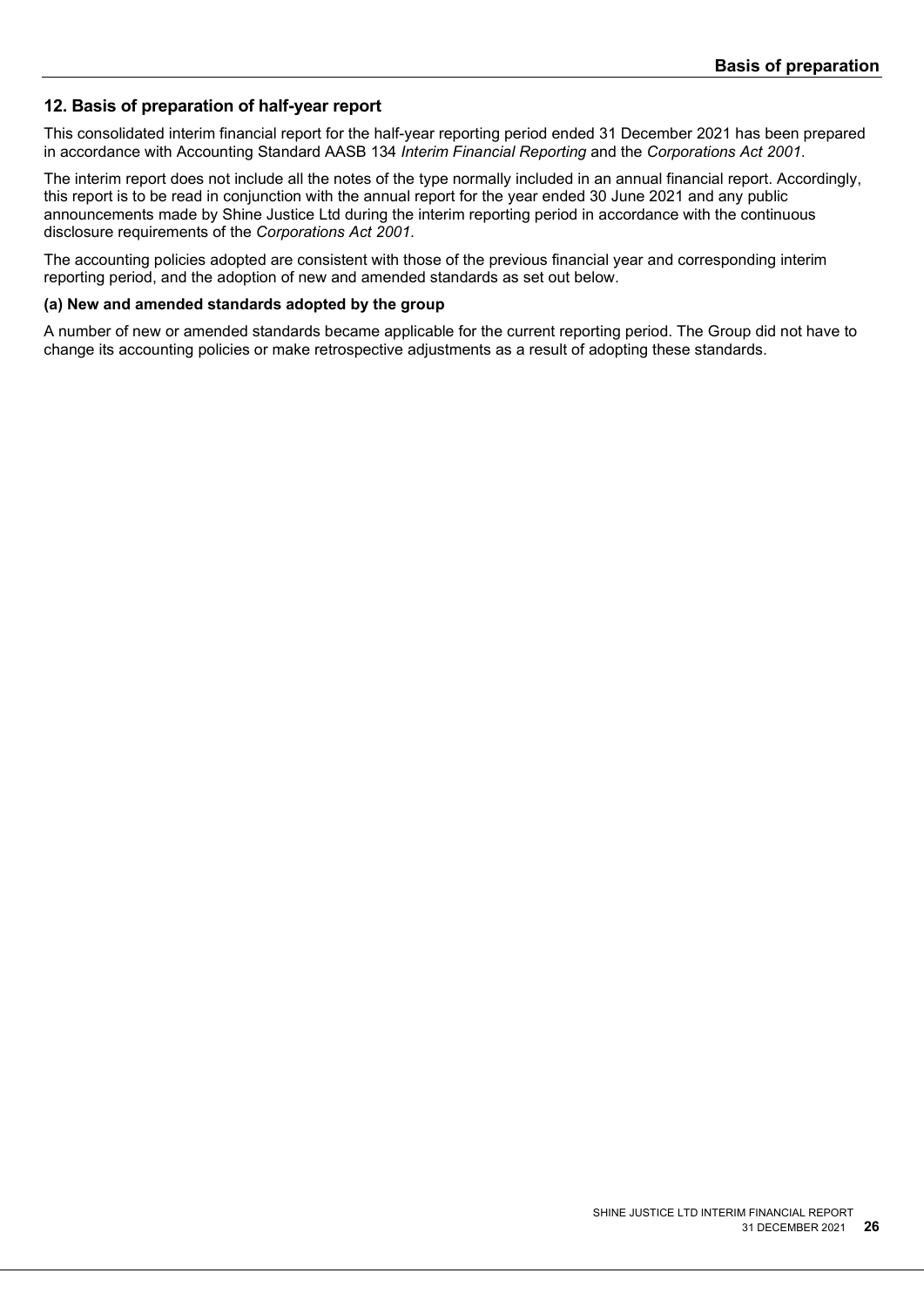#### **Signed reports**

# **Directors' declaration**

In the Directors' opinion:

- (a) the financial statements and notes set out on pages 7 to 26 are in accordance with the *Corporations Act 2001,*  including:
	- (i) complying with Accounting Standards, the *Corporations Regulations 2001* and other mandatory professional reporting requirements, and
	- (ii) giving a true and fair view of the consolidated entity's financial position as at 31 December 2021 and of its performance for the half-year ended on that date, and
- (b) there are reasonable grounds to believe that Shine Justice Ltd will be able to pay its debts as and when they become due and payable.

This declaration is made in accordance with a resolution of the Directors.

**Simon Morrison** Managing Director & CEO

Brisbane 25 February 2022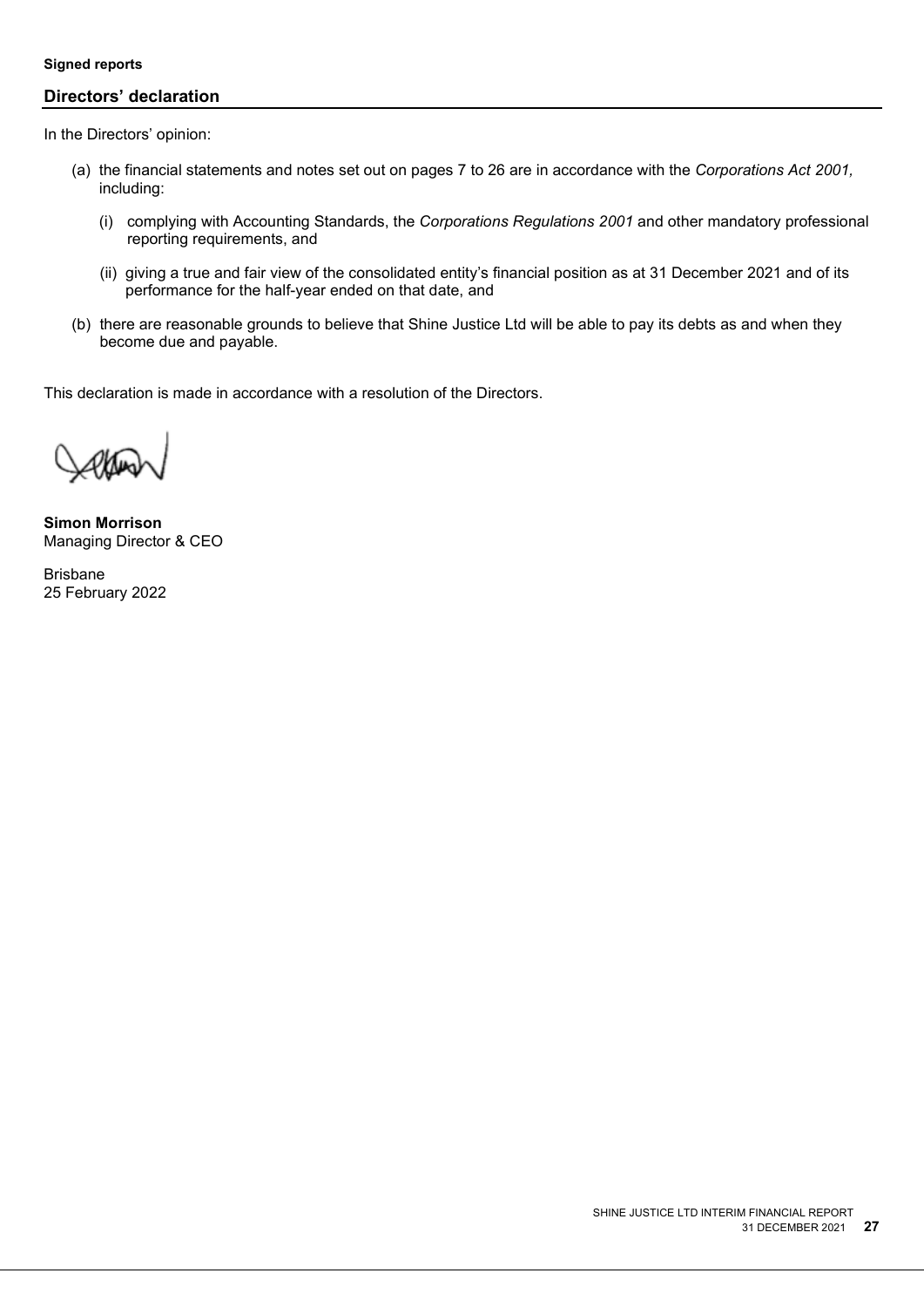# **Independent auditor's review report to the members of Shine Justice Ltd**



# Independent auditor's review report to the members of Shine **Justice Ltd**

# Report on the half-year financial report

#### **Conclusion**

We have reviewed the half-year financial report of Shine Justice Ltd (the Company) and the entities it controlled during the half-year (together the Group), which comprises the consolidated balance sheet as at 31 December 2021, the consolidated statement of comprehensive income, consolidated statement of profit or loss, consolidated statement of changes in equity and consolidated statement of cash flows for the half-year ended on that date, significant accounting policies and explanatory notes and the directors' declaration.

Based on our review, which is not an audit, we have not become aware of any matter that makes us believe that the accompanying half-year financial report of Shine Justice Ltd does not comply with the Corporations Act 2001 including:

- $1.$ giving a true and fair view of the Group's financial position as at 31 December 2021 and of its performance for the half-year ended on that date
- $\mathcal{D}$ complying with Accounting Standard AASB 134 Interim Financial Reporting and the Corporations Regulations 2001.

#### **Basis for conclusion**

We conducted our review in accordance with ASRE 2410 Review of a Financial Report Performed by the Independent Auditor of the Entity (ASRE 2410). Our responsibilities are further described in the Auditor's responsibilities for the review of the half-year financial report section of our report.

We are independent of the Group in accordance with the auditor independence requirements of the Corporations Act 2001 and the ethical requirements of the Accounting Professional & Ethical Standards Board's APES 110 Code of Ethics for Professional Accountants (including Independence Standards) (the Code) that are relevant to the audit of the annual financial report in Australia. We have also fulfilled our other ethical responsibilities in accordance with the Code.

#### Responsibilities of the directors for the half-year financial report

The directors of the Company are responsible for the preparation of the half-year financial report that gives a true and fair view in accordance with Australian Accounting Standards and the Corporations Act 2001 and for such internal control as the directors determine is necessary to enable the preparation of the half-year financial report that gives a true and fair view and is free from material misstatement whether due to fraud or error.

PricewaterhouseCoopers, ABN 52 780 433 757 480 Queen Street, BRISBANE QLD 4000, GPO Box 150 BRISBANE QLD 4001  $T: +61$  7 3257 5000, F:  $+61$  7 3257 5999, www.pwc.com.au

Liability limited by a scheme approved under Professional Standards Legislation.